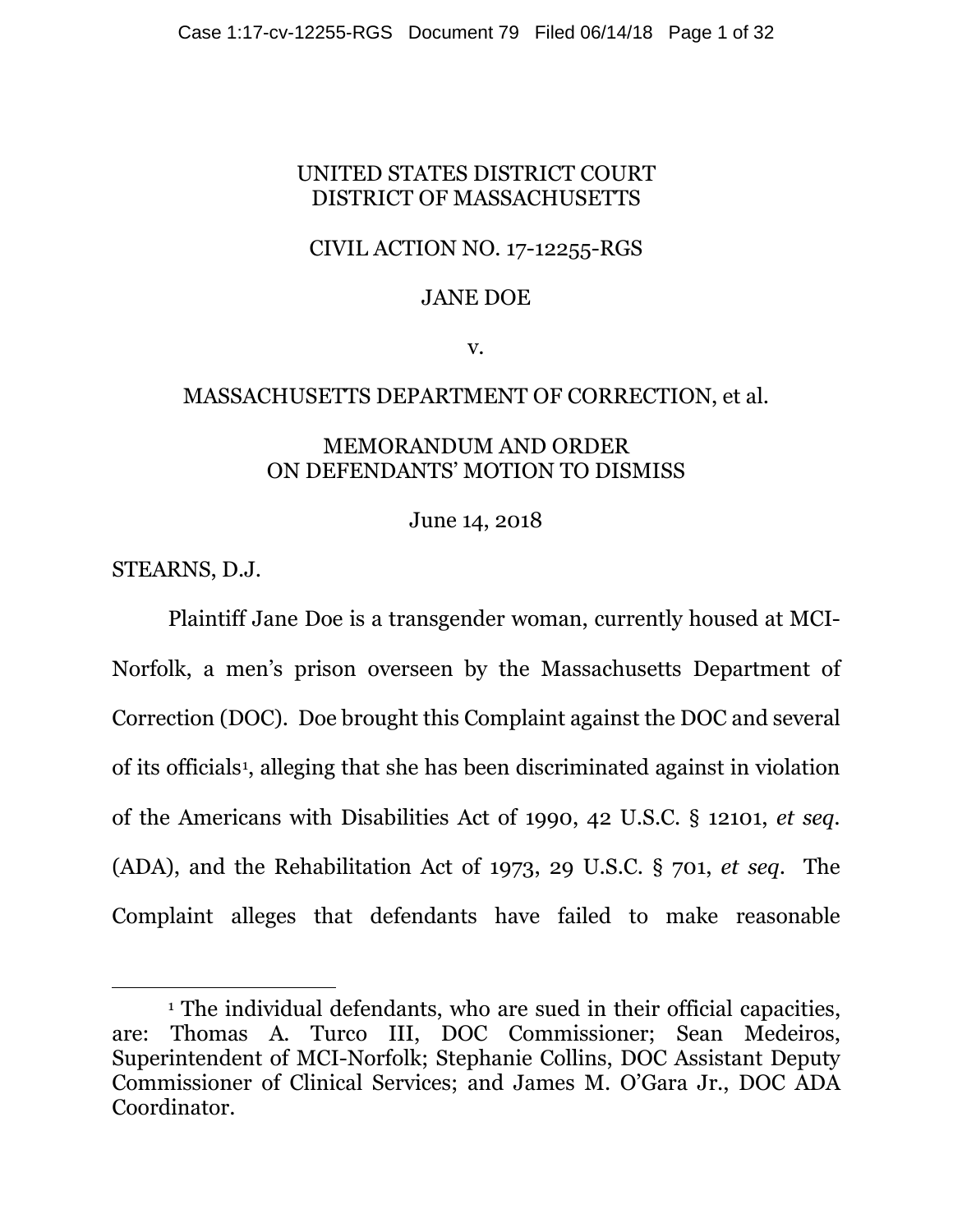accommodations of her Gender Dysphoria (GD) disability. It also alleges violations of the Equal Protection and Due Process Clauses of the Fourteenth Amendment, and violations of the Federal Civil Rights Act, 42 U.S.C. § 1983.

The defendants moved to dismiss the Complaint pursuant to Fed. R. Civ. P. 12(b)(6) for failure to state a claim upon which relief can be granted. Doe countered with a Motion for a Preliminary Injunction, seeking among other forms of relief a transfer to MCI-Framingham, a Massachusetts women's prison. The court heard oral argument on both motions on February 28, 2018. At that hearing, a principal issue was whether Doe's GD fits within the ADA's exclusion of "transvestism, transsexualism, pedophilia, gender identity disorders not resulting from physical impairments, or other sexual behavioral disorders" from the definition of "disability," 42 U.S.C. §  $12211(b)(1)$ , and if so, whether the exclusion is constitutional as applied to Doe.

The court, deeming the constitutional question to be substantial, certified a question to the U.S. Attorney General pursuant to Fed. R. Civ. P. 5.1(b), and 28 U.S.C. § 2403, *see* Dkt #57, and reserved ruling on the defendants' Motion to Dismiss. However, recognizing the exigencies underlying Doe's claim, the court granted her Motion for a Preliminary Injunction in part, ordering the defendants – whenever feasible and

2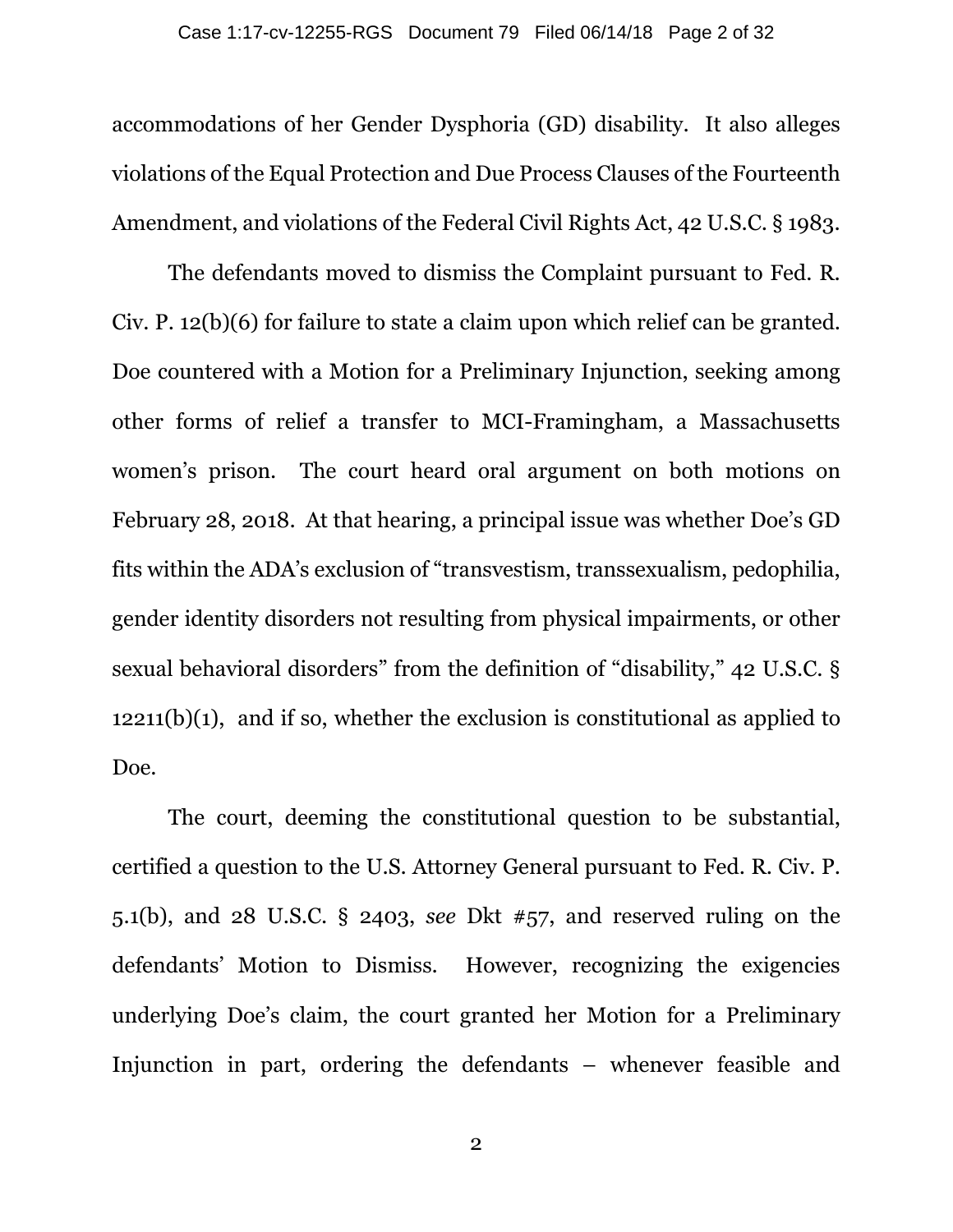consistent with the DOC's applicable collective bargaining agreements and staffing availability – to: (1) utilize female corrections officers when conducting strip searches of Doe; (2) to make permanent the arrangement permitting Doe to shower at different times than male inmates; and (3) to station a corrections officer as a privacy guard while Doe showered. *See* Dkt #59.

On the DOC's Motion for Clarification, the court agreed to two minor adjustments of its order: first, that Doe be allowed shower time during prison lockdowns; and second, that in those instances where two female guards were not available to strip search Doe, that a male guard be permitted to search Doe's lower body, while a female guard searched her torso. *See* Dkt #s 63 & 64. The court recognized Doe's contention that the bifurcated strip search risked exacerbating her GD, *see* Dkt #66, but explained that its purpose was to provide Doe with the broadest relief possible while maintaining the *status quo ante* to the extent possible while awaiting a full resolution of the DOC's Motion to Dismiss and the consideration of any intervention by the Department of Justice (DOJ).

On May 30, 2018, the DOJ, after requesting and receiving an extension of time to respond, *see* Dkt #71, informed the court that it would not intervene in Doe's case, *see* Dkt #77. The court therefore considers the DOC's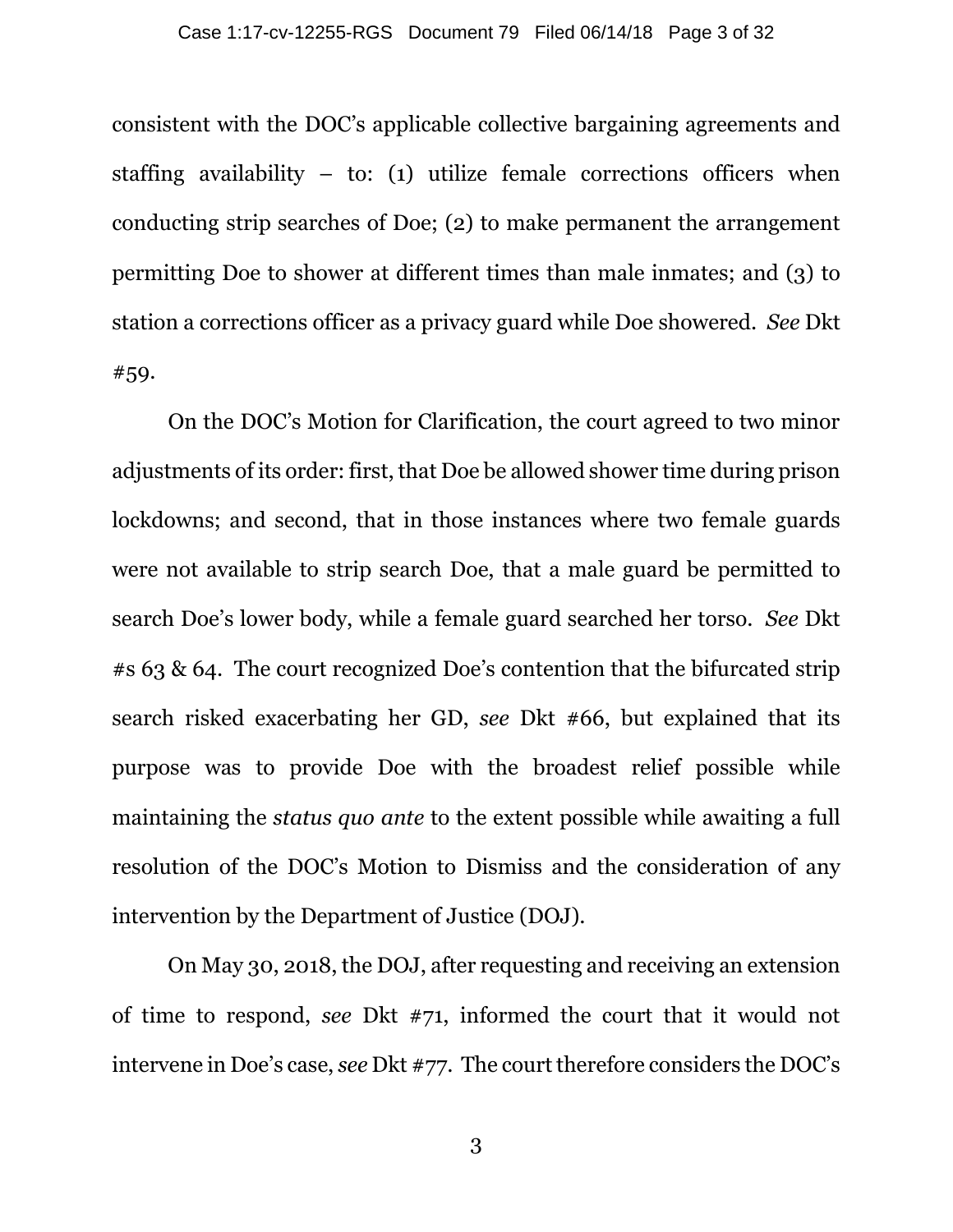Motion to Dismiss to be ripe and will proceed on the merits.2 For the reasons

to be explained, the Motion to Dismiss will be denied.

 $\overline{\phantom{a}}$ <sup>2</sup> The court takes judicial notice that the Criminal Justice Reform Act, signed into law by Governor Baker on April 13, 2018, provides as follows.

A prisoner of a correctional institution, jail or house of correction that has a gender identity, as defined in section 7 of chapter 4, that differs from the prisoner's sex assigned at birth, with or without a diagnosis of gender dysphoria or any other physical or mental health diagnosis, shall be: (i) addressed in a manner consistent with the prisoner's gender identity; (ii) provided with access to commissary items, clothing, programming, educational materials and personal property that is consistent with the prisoner's gender identity; **(iii) searched by an officer of the same gender identity if the search requires an inmate to remove all clothing or includes a visual inspection of the anal cavity or genitals;** provided, however, that the officer's gender identity shall be consistent with the prisoner's request; and provided further, that such search shall not be conducted for the sole purpose of determining genital status; and **(iv) housed in a correctional facility with inmates with the same gender identity; provided, that the placement shall be consistent with the prisoner's request, unless the commissioner, the sheriff or a designee of the commissioner or sheriff certifies in writing that the particular placement would not ensure the prisoner's health or safety or that the placement would present management or security problems**.

Mass. Acts of 2018, c. 69, § 91 (amending Chapter 127 of Mass. Gen. Laws by inserting a new Section 32A) (emphasis supplied). This provision of the Act does not take effect until December 31, 2018, and is subject to possible revision in the interim. While Section 32A will likely provide relief to inmates in the future who are similarly situated to Doe, absent voluntary compliance now by the DOC it will not provide full relief to Doe, who is scheduled for parole in September of 2018.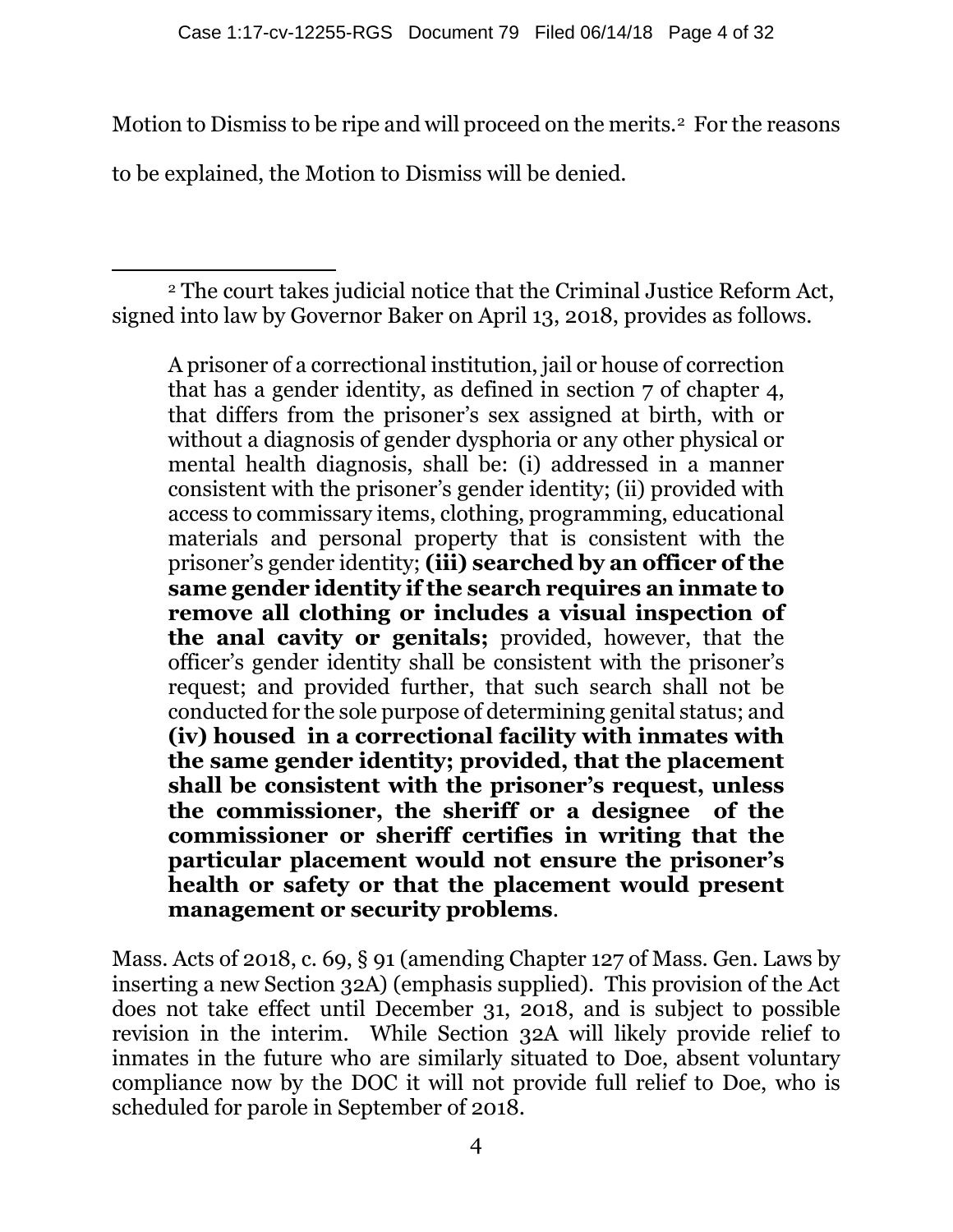#### FACTUAL BACKGROUND

The following facts are taken from the Doe's well-pleaded Complaint.3 Jane Doe4 is a 53-year old transgender woman serving a three- to four-year sentence at MCI-Norfolk for a nonviolent drug offense. Compl.  $\P$  24, 30. Although anatomically born a male – and assigned that gender at birth – Doe experienced serious emotional and mental health issues as a child caused by tension between her assigned gender and her gender identity. *Id.* ¶ 25.

As a teenager, Doe was diagnosed as suffering from Gender Identity Disorder (GID). *Id.* ¶ 26. At her doctor's recommendation, she began gender transition therapy, *id.* ¶ 27, including a course of hormone treatment, which she has continued to this day. *Id.* ¶¶ 27, 46.Prior to her incarceration, Doe lived her life as a female, with her friends and family referring to her by her preferred female name. *Id.* ¶¶ 24, 28. Doe's Massachusetts Identity Card lists her as a woman, and she is in the process of obtaining a court order legalizing a change of her birth name to her chosen female name. *Id.* ¶ 29. The DOC in its pleadings does not dispute the sincerity of Doe's belief that she is, in fact, a woman.

 $\overline{\phantom{a}}$ 

<sup>3</sup> These facts are deemed true for purposes of evaluating the Motion to Dismiss. *See Bell Atl. Corp. v. Twombly*, 550 U.S. 544, 556 (2007).

<sup>4</sup> On November 15, 2017, the court approved plaintiff's Motion to Proceed Under Pseudonym and for a Protective Order. *See* Dkt #s 13, 16.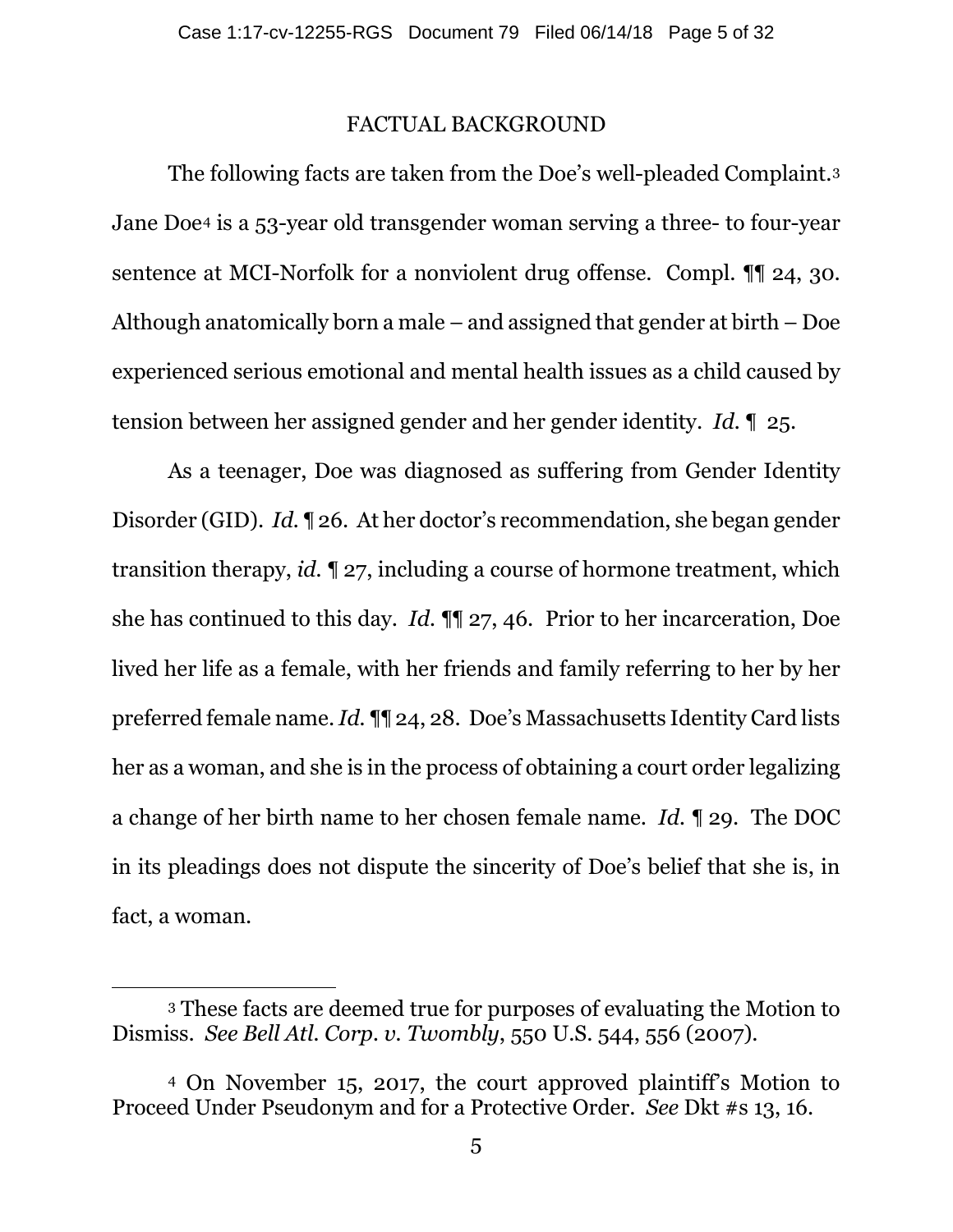A growing consensus in the medical and psychiatric community now regards Doe's condition, although diagnosed in her teenage years as GID, as more accurately classified as GD, a rare but serious medical condition. *Id.*  ¶ 2. GD supplanted GID in the American Psychiatric Association's (APA) Fifth Edition of the Diagnostic and Statistical Manual of Mental Disorders (DSM-V).5 GD is defined in DSM-V as follows:

- A. A marked incongruence between one's experienced / expressed gender and assigned gender, of at least six months' duration, as manifested by at least two of the following:
	- 1. A marked incongruence between one's experienced / expressed gender and primary and/or secondary sex characteristics (or in young adolescents, the anticipated secondary sex characteristics).
	- 2. A strong desire to be rid of one's primary and / or secondary sex characteristics because of a marked incongruence with one's experienced / expressed gender (or in young adolescents, a desire to prevent the development of the anticipated sex characteristics).
	- 3. A strong desire for the primary and / or secondary sex characteristics of the other gender.
	- 4. A strong desire to be of the other gender (or some alternative gender different from one's assigned gender).
	- 5. A strong desire to be treated as the other gender (or some alternative gender different from one's assigned gender).

 $\overline{\phantom{a}}$ 

<sup>5</sup> Both parties treat the DSM-V as authoritative. For example, in its Opposition to Doe's Motion for a Preliminary Injunction, the DOC attached the Department's Policy on the Identification, Treatment and Correctional Management of Inmates Diagnosed with Gender Dysphoria (GD Policy), which cites the DSM-V definition verbatim. *See* Dkt #45-2.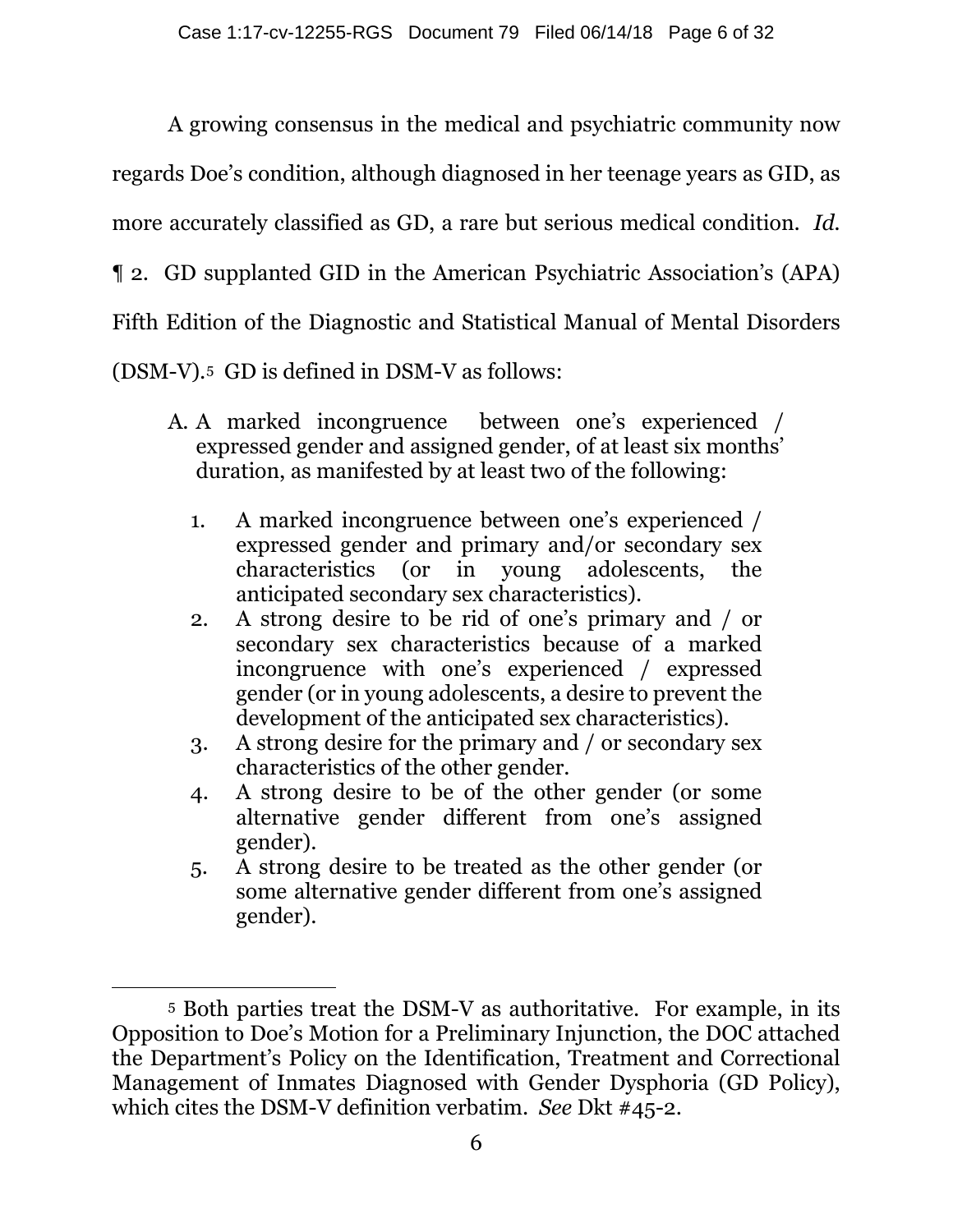- 6. A strong conviction that one has the typical feelings and reactions of the other gender (or some alternative gender different from one's assigned gender).
- B. The condition is associated with clinically significant distress or impairment in social, occupational or other important areas of functioning.

Persons diagnosed with GD often experience bouts of negative selfesteem, which manifests itself in anxiety, depression, and suicidality. Compl. ¶¶ 2o, 21. They also face an increased risk of other mental disorders, as well as a sense of stigmatization and victimization. *Id.* The APA treatment protocol for GD recommends "counseling, cross-sex hormones, gender reassignment surgery, and social and legal transition" from a patient's sex as assigned at birth to the sex associated with his or her gender identification. Compl. ¶ 23. As part of her treatment regime, Doe began wearing girls' clothing as a youngster in school, used her chosen female name, and started a life-long course of hormonal treatment. *Id.* ¶ 47. As a result of the hormone injections, Doe exhibits clear signs of female breast development, which according to the Complaint, invites unwanted attention from male inmates.

Although Doe's GD diagnosis is not disputed, the DOC has housed Doe at MCI-Norfolk, a men's prison, since October 31, 2016. Compl. ¶ 10. The Complaint relates a litany of humiliations and trauma caused by this placement. Doe alleges that, at least prior to this court's injunctive order,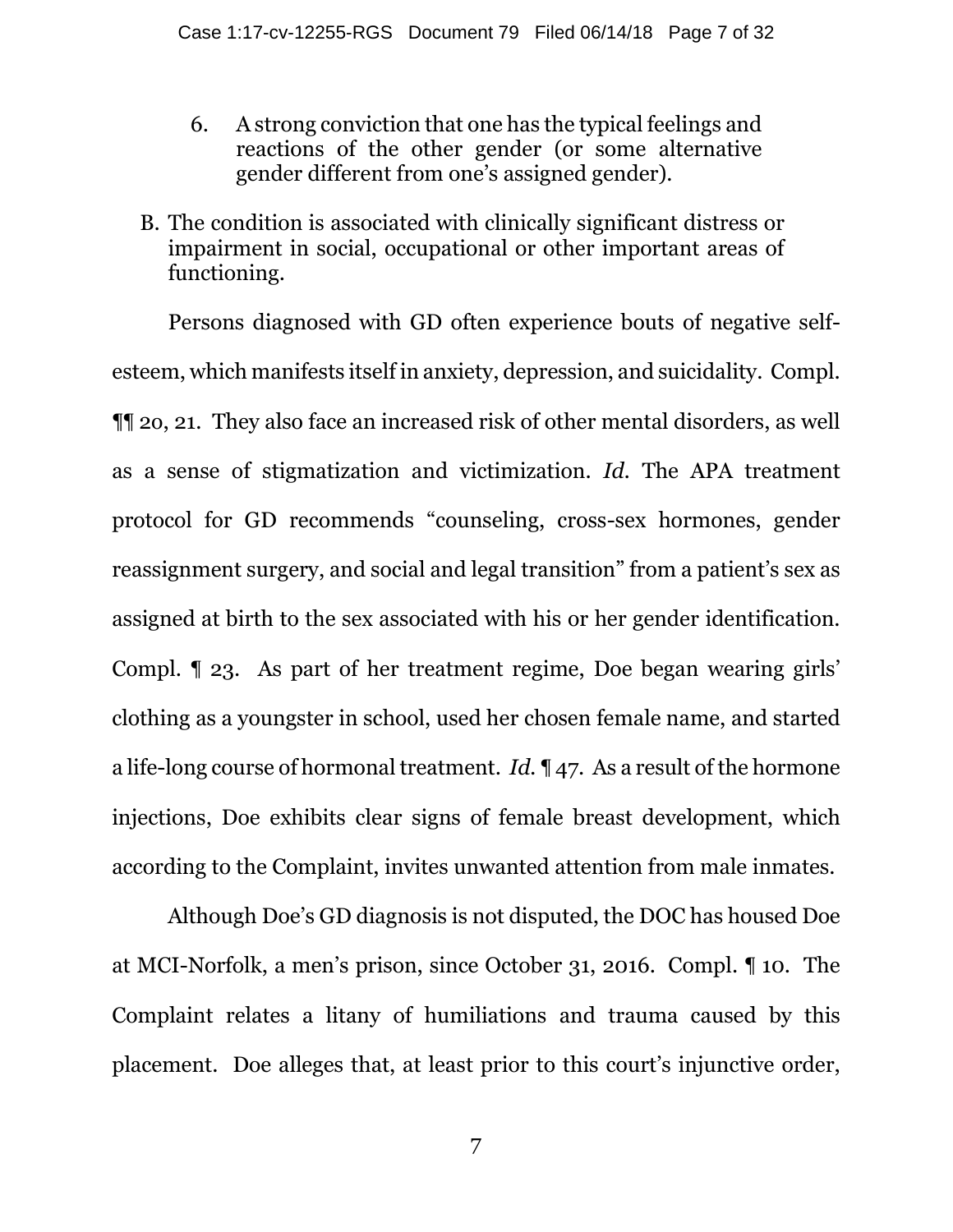strip searches, which took place with some regularity, were conducted by male guards, who frequently groped her breasts. Compl. ¶ 33. She also alleges that during a facility-wide lockdown in June of 2017, she was forced to strip naked in the presence of male DOC staff and in plain view of other prisoners, many of whom made audible sexually suggestive comments about her body. *Id.* ¶ 34.

Doe further alleges that she was forced to shower, on several occasions, in the presence of, or in a place where she could be seen by male inmates. *Id.*  ¶ 35. She claims that these experiences have instilled in her a fear of falling victim to sexual violence, and that she began experiencing difficulty sleeping after "men gawked at her from the [prison] tier above her as she showered." *Id.* ¶ 36; *see also id.* ¶ 44 (alleging that "prisoners often harass her sexually in the bathrooms, with the knowledge and tacit approval of DOC staff"). She complains that while the DOC often provides separate shower facilities or shower times to transgender inmates – an accommodation she enjoyed when placed for a time in a housing area with access to a transgender-specific shower facility – " $[0]$ n more than one occasion . . . Defendants have denied Jane Doe the right to use this shower and forced her to shower along with male prisoners while these prisoners snickered and made demeaning, hurtful, and denigrating comments about her." *Id.* ¶ 39. While the DOC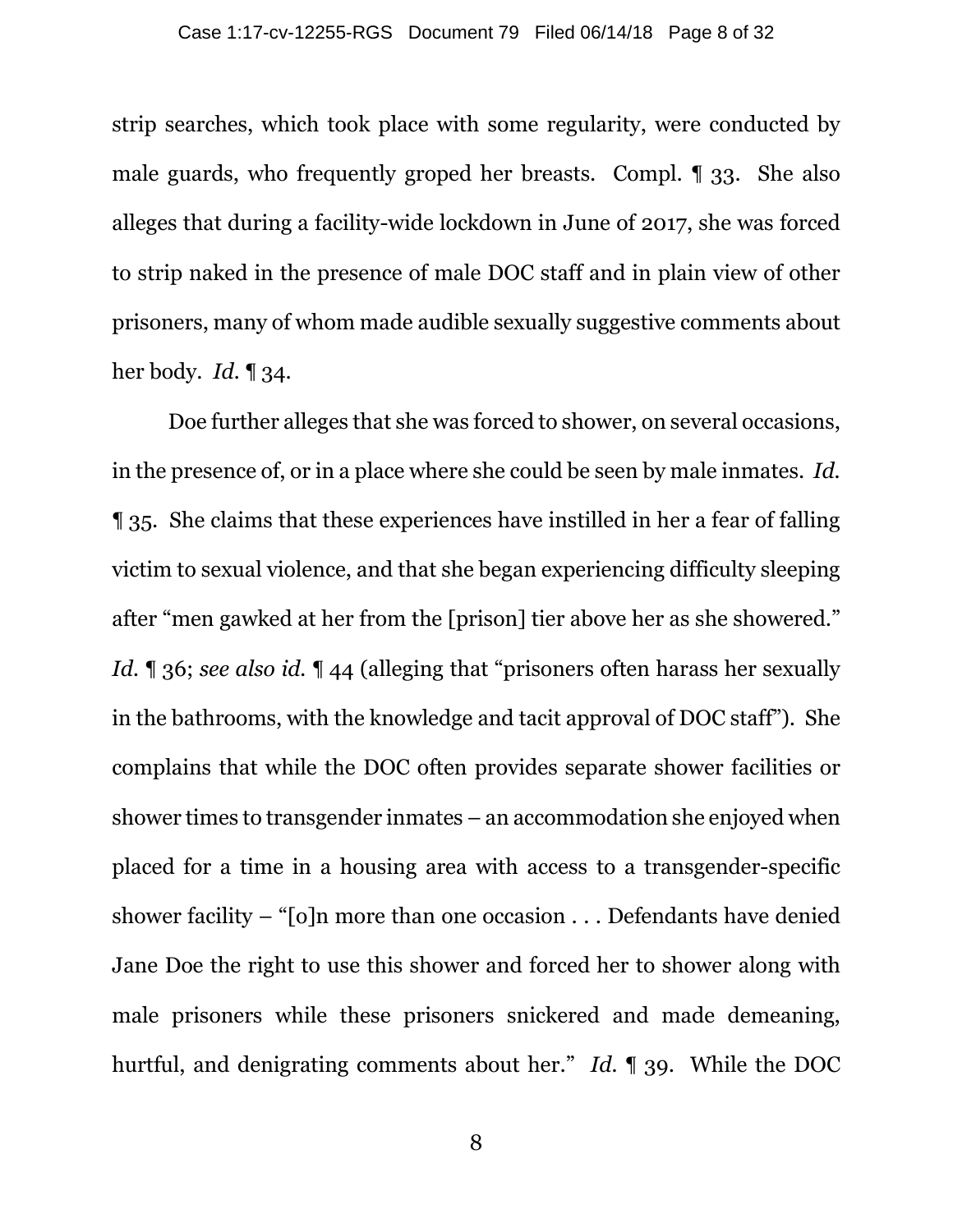makes available to transgender prisoners a shower curtain with an opaque middle section designed to obscure an inmate's torso, the Complaint alleges that the opaque section "does not line up with Jane Doe's body, so male prisoners can see most of her naked body, including her breasts." *Id.* ¶ 40.

Other factual allegations in the Complaint fault various corrections officers for refusing to call Doe by her chosen female name or to otherwise treat her as a woman. The Complaint asserts that "certain DOC correctional officers make a point of asserting that Jane Doe's anatomy is different than any other woman and repeatedly state that she is still a man," while others deride Doe and other transgender prisoners as "chicks with dicks" and "wannabe women." *Id.* ¶ 42. Doe complains that she is subjected to similar taunts and harassment from other inmates, leading her to frequently skip meals in the prison mess hall and to avoid group activities made available to other prisoners. *Id.* ¶ 44. She also alleges that prisoners have on occasion entered her cell and attempted to physically force themselves on her. *Id.*

Doe's lawsuit was filed on November  $15$ , 2017.<sup>6</sup> In response to the DOC's 12(b)(6) Motion to Dismiss, as previously noted, Doe filed a Motion

 $\overline{\phantom{a}}$ 

<sup>6</sup> In addition to the ADA, Rehabilitation Act, Fourteenth Amendment and § 1983 claims, Doe's original Complaint contained various state constitutional claims. However, Doe agreed in her Opposition to the Motion to Dismiss to the dismissal, without prejudice, of the state-law claims. *See*  Doe Opp'n, Dkt #33, at 1 n.1. In any event, the Eleventh Amendment's grant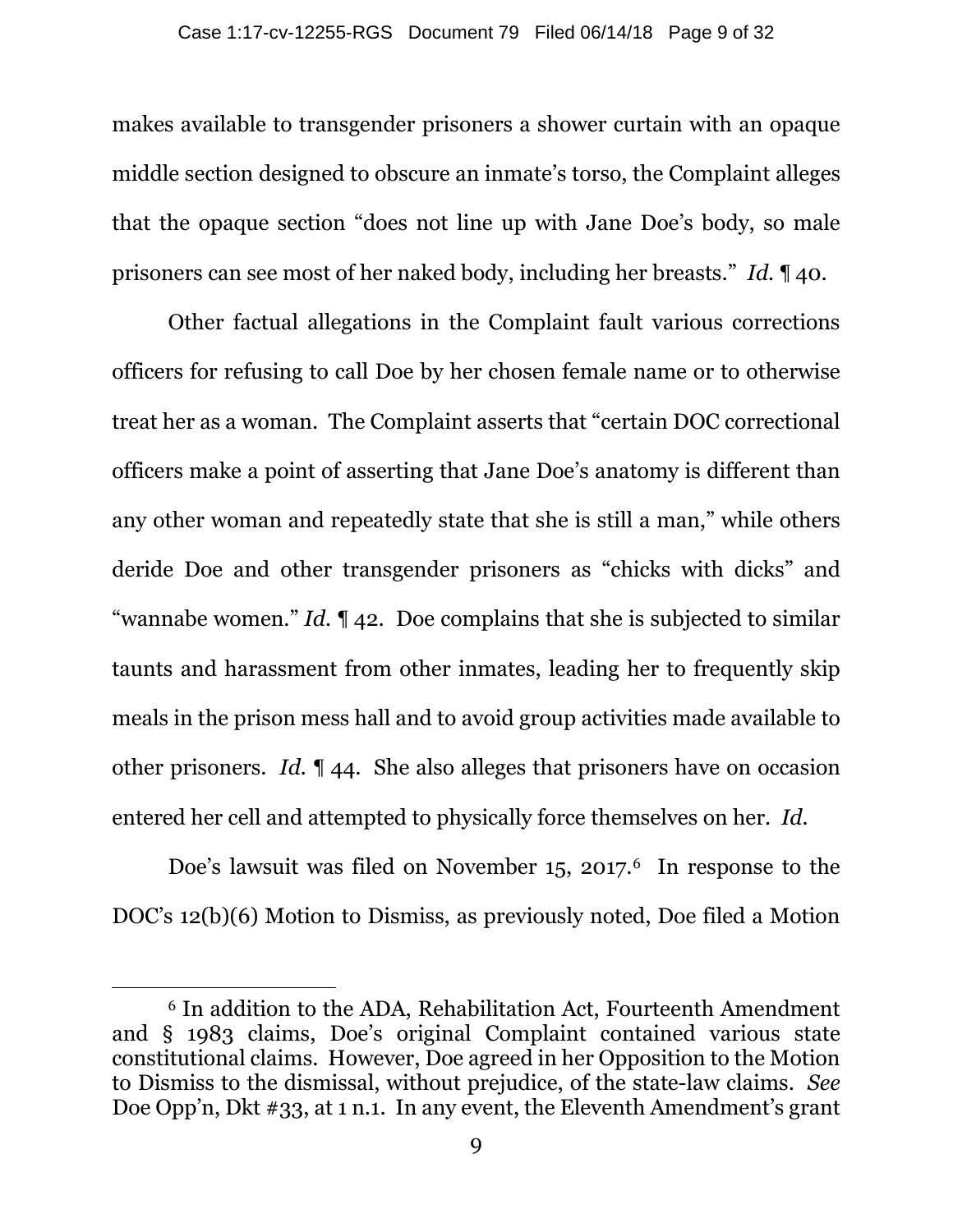for a Preliminary Injunction, *see* Dkt #34, praying that the court order the

DOC to:

(1) transfer Doe to MCI-Framingham [a DOC facility for women]; (2) enjoin Defendants from using male correctional officers to conduct strip searches of Jane Doe, except in exigent circumstances; (3) enjoin Defendants from forcing Jane Doe to shower in the presence of men and with a shower curtain that does not adequately cover her; (4) enjoin Defendants from treating Jane Doe differently than other women held by the DOC; (5) train all staff on how to appropriately accommodate, treat and communicate with individuals with Gender Dysphoria within 60 days of this order; (6) enjoin Defendants from using male pronouns when speaking to or about Jane Does; (7) enjoin Defendants from referring to Jane Doe by her former male name (or any abbreviated version thereof); (8) refer to Jane Doe by her chosen female name; and (9) award such other relief as is just and proper.

Dkt #35 at 3.7

 $\overline{a}$ 

# DISCUSSION

# A. LEGAL STANDARD

To survive a motion to dismiss, a plaintiff must state a claim to relief "that is plausible on its face." *Twombly*, 550 U.S. at 570. This burden "requires more than labels and conclusions, and a formulaic recitation of the

of sovereign immunity would have likely barred her state-law claims for injunctive relief in a federal court. *See Pennhurst State Sch. & Hosp. v. Halderman*, 465 U.S. 89, 106 (1984).

<sup>7</sup> The DOC filed an opposition to Doe's Motion for a Preliminary Injunction on February 21, 2018, *see* Dkt #45, to which it attached the aforementioned copy of the DOC's GD Policy.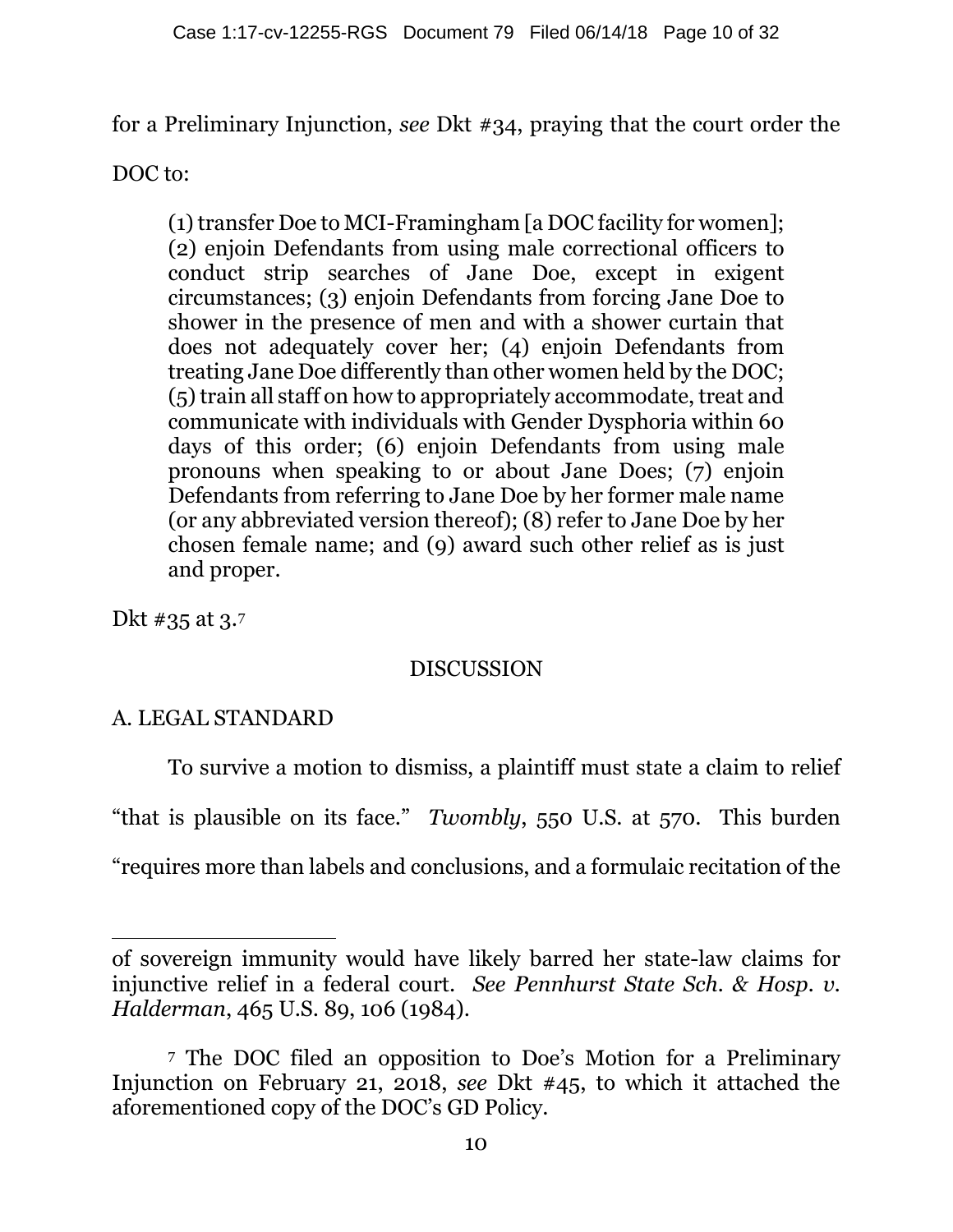elements of a cause of action will not do." *Id.* at 555. However, in evaluating a motion to dismiss, the court takes the "factual allegations in the complaint as true and make[s] all reasonable inferences" in favor of the non-moving party. *See Mississippi Pub. Employees' Ret. Sys. v. Boston Sci. Corp.*, 523 F.3d 75, 85 (1st Cir. 2008).

#### B. THE ADA AND REHABILITATION ACT CLAIMS

### 1. Statutory Framework

The ADA was crafted to "provide a clear and comprehensive national mandate for the elimination of discrimination against individuals with disabilities." 42 U.S.C. § 12101(b)(1). To state a claim under the ADA, a plaintiff must show "(1) that he is a qualified individual with a disability; (2) that he was either excluded from participation in or denied the benefits of some public entity's services, programs, or activities, or was otherwise discriminated against; and (3) that such an exclusion, denial of benefits, or discrimination was by reason of his disability." *Parker v. Universidad de Puerto Rico*, 225 F.3d 1, 5 (1st Cir. 2000). The Rehabilitation Act provides that "[n]o otherwise qualified individual with a disability . . . shall, solely by reason of his or her disability, be excluded from participation in, be denied the benefits of, or be subjected to discrimination under any program or activity receiving Federal financial assistance . . . ." 29 U.S.C. § 794(a).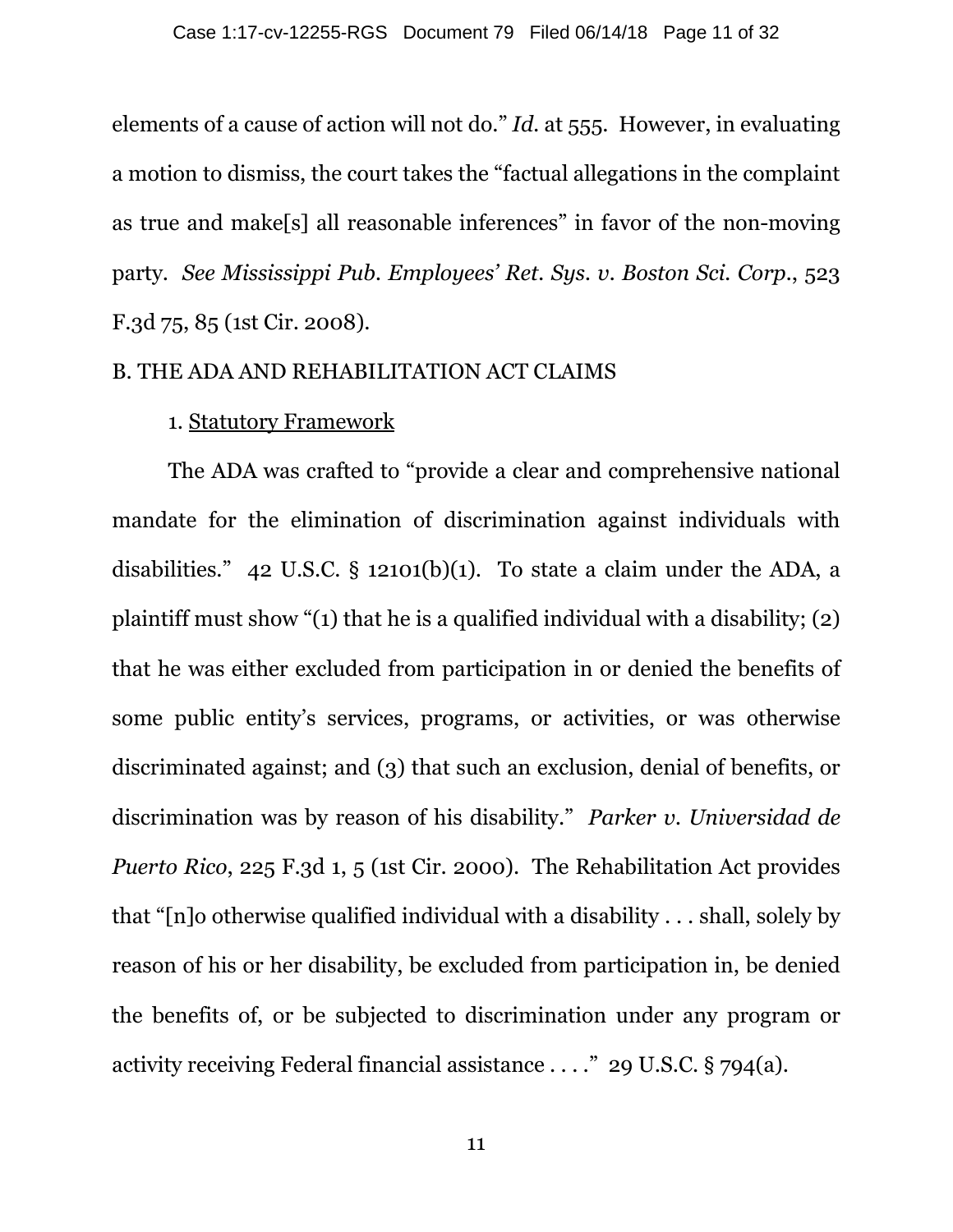The definition of "disability" in both statutes is virtually identical. *See* 42 U.S.C. § 12101(1) (ADA) (defining disability as "a physical or mental impairment that substantially limits one or more major life activities."); 29 U.S.C. § 705(9) (Rehabilitation Act) (defining a disability as "a physical or mental impairment that constitutes or results in a substantial impediment to employment"). In light of the twinned definitions, courts routinely apply the same legal analysis in interpreting claims under both statutes. *See Nunes v. Massachusetts Dep't of Corr.*, 766 F.3d 136, 144 (1st Cir. 2014) (noting that the court "need make no distinction between the two statutes for purposes of our analysis").

In addition to demonstrating that she has "a physical or mental impairment that substantially limits one or more major life activities," Doe must also establish "a record of such an impairment,"8 or "being regarded as having such an impairment" by representatives of the public entity in question, generally in the form of an adverse action or actions. *See* 42 U.S.C. 12102(3)(A) ("An individual meets the requirement of 'being regarded as

 $\overline{\phantom{a}}$ 

<sup>8</sup> It is beyond peradventure that if Doe is able to successfully demonstrate that she meets the statutory definition of "disability" under the ADA, she has an adequate "record" of her diagnosis, which dates over four decades. She has been continually treated for GD by the DOC's health care providers and contractors during her period of incarceration. *See* Compl. ¶¶ 45-53.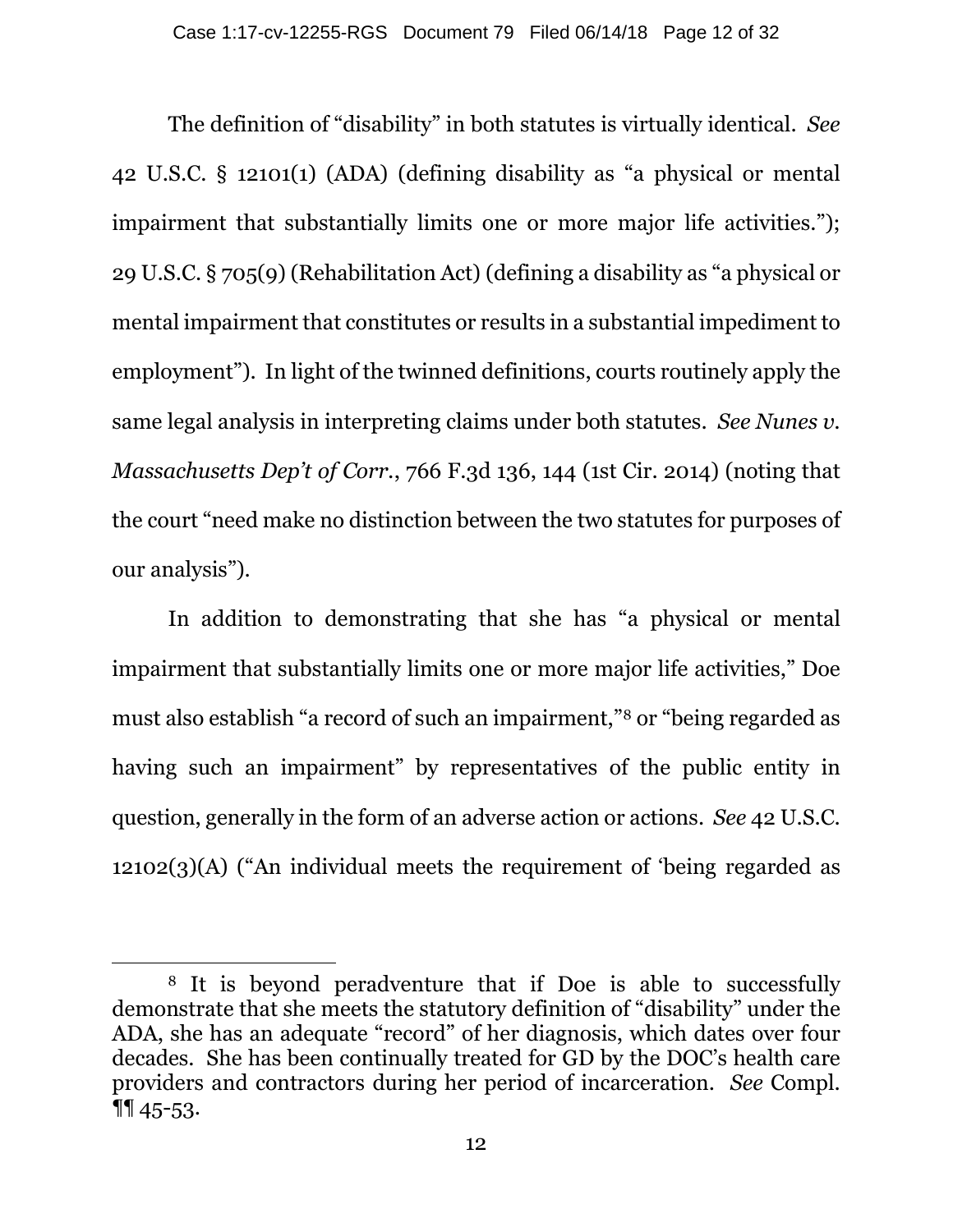having such an impairment' if the individual establishes that he or she has been subjected to an action prohibited under this chapter because of an actual or perceived physical or mental impairment whether or not the impairment limits or is perceived to limit a major life activity.").

Both of the statutory claims advanced by Doe rest on the premise that her GD qualifies as a disability, in turn imposing an obligation on the DOC to afford her reasonable accommodations. Doe maintains that the "major life activity" impaired by GD is her ability to reproduce, and that GD meets the regulatory definition of disability because it is a "physiological disorder or condition . . . affecting . . . [the] endocrine" system. 28 C.F.R. § 35.108(b)(1)(i). Because "a person born with Gender Dysphoria is born with circulating hormones inconsistent with their gender identity," Doe Opp'n at 6, and "because [she] requires lifelong treatment for Gender Dysphoria, including the administration of female hormones, which leaves her incapable of reproduction," *id.* at 6-7, Doe contends that GD meets the ADA's definition of a disability. *See* 42 U.S.C. § 12102(2)(B) (providing that a disability is a physical or mental impairment that substantially limits a major life activity, notably "the operation of a major bodily function, including . . . endocrine, and reproductive functions"); *see also Bragdon v. Abbott*, 524 U.S. 624, 639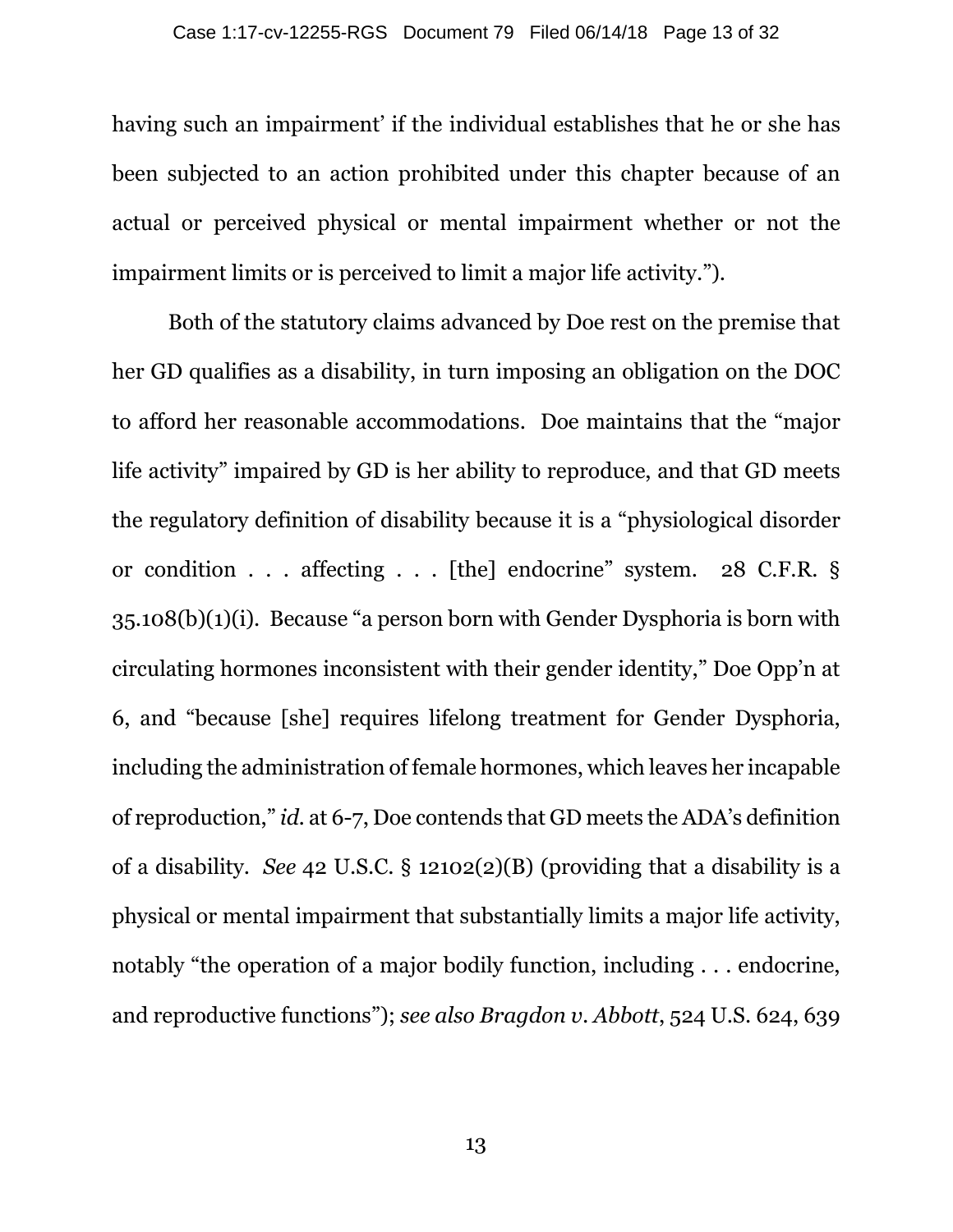(1998) ("[W]e agree . . . that reproduction is a major life activity for the purposes of the ADA.").

## 2. The ADA's Exclusion for Gender Identity Disorders

The court does not understand the DOC to contest that reproduction qualifies as a major life activity, nor do I read the DOC as disputing that Doe's GD diagnosis meets the ADA's statutory definition of a disability. However, the DOC identifies an exclusionary provision of the statute, 42 U.S.C. § 12211(b)(1). The exclusion lists "(1) transvestism, transsexualism, pedophilia, gender identity disorders not resulting from physical impairments, or other sexual behavioral disorders" as conditions which are outside the scope of the statute's definition of "disability."9 The DOC contends that because GD for all practical purposes is equivalent to "gender identity disorder," it is categorically outside the ADA's protections.10

Doe counters with three arguments. First, she argues that the decision to treat "Gender Dysphoria" in DSM-V as a freestanding diagnosis is more

 $\overline{a}$ 

<sup>9</sup> The other exclusions in Section 12111 are "(2) compulsive gambling, kleptomania, or pyromania; or (3) psychoactive substance use disorders resulting from current illegal use of drugs."

<sup>10</sup> In an aside, the DOC notes that Doe is in fact a biological parent, having fathered a child prior to beginning her hormone treatment. *See*  Peterson Aff., Dkt #45-3 at ¶ 17.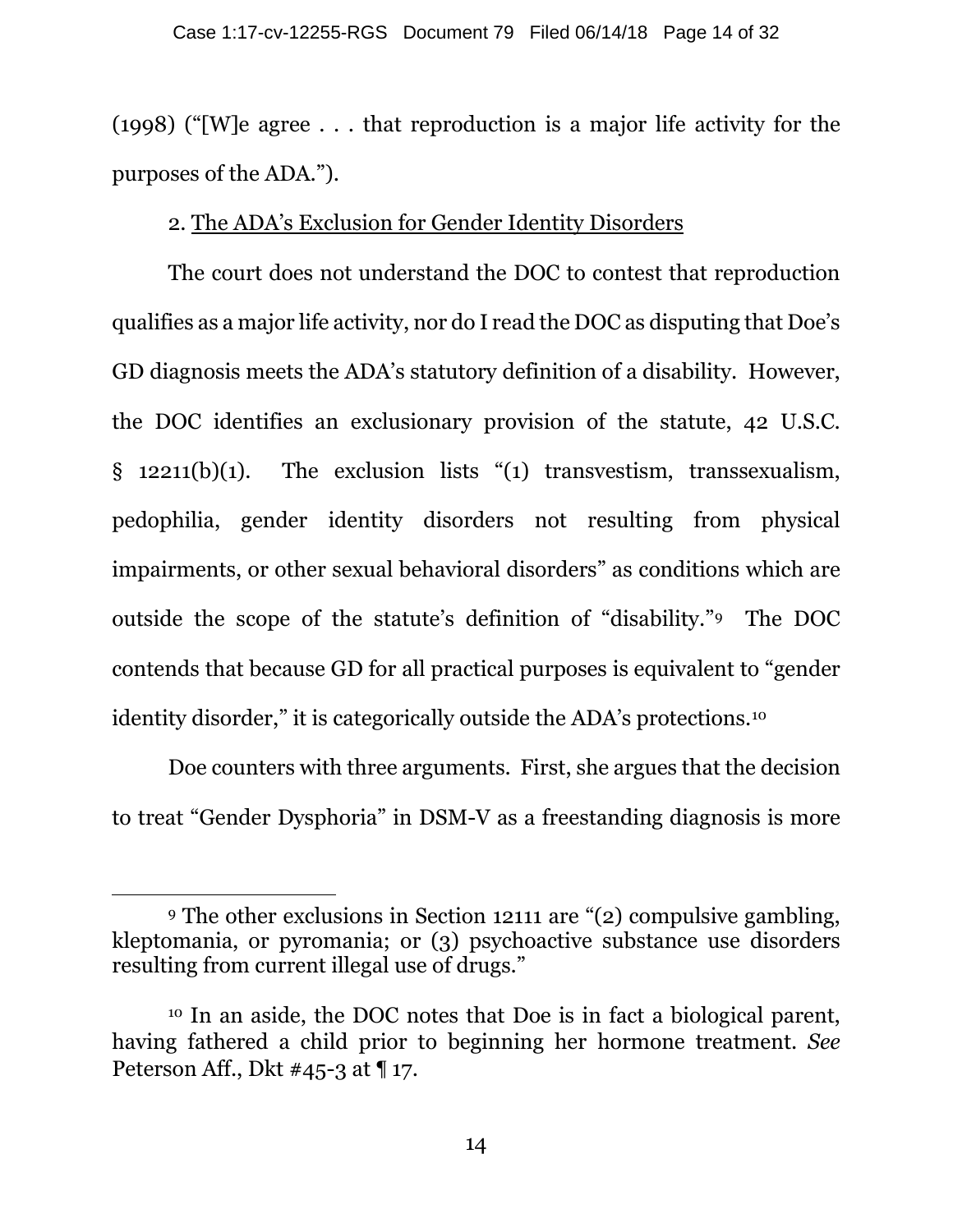than a semantic refinement. Rather, it reflects an evolving re-evaluation by the medical community of transgender issues and the recognition that GD involves far more than a person's gender identification. She argues that GD is now understood to reflect the clinically significant distress that an affected person experiences as a result of the "marked incongruence" between an experienced/expressed sex and a person's birth sex. Because it has independent clinical significance, Doe contends that GD is not a "gender identity disorder" as that term was meant in crafting the ADA exclusions. Second, she maintains that even if the statutory exclusion encompasses GD, it is limited to "gender identity disorders not resulting from physical impairments," and because Doe's GD *does* result from physical impairments, the statutory exclusion as applied to her does not preclude her claim. Third, she argues that if the exclusion applies categorically to all diagnoses of GD, it violates the Fourteenth Amendment because the legislative history of the exclusion demonstrates that it was driven by animus towards transgender persons. If either or both of the first two arguments is correct, Doe notes that the court need not reach the constitutional question at all.

While reasonable minds might differ, the court is of the view that Doe has the better of the arguments. The ADA's exclusion applies only to "gender identity disorders *not resulting* from physical impairments*,*" 42 U.S.C.

15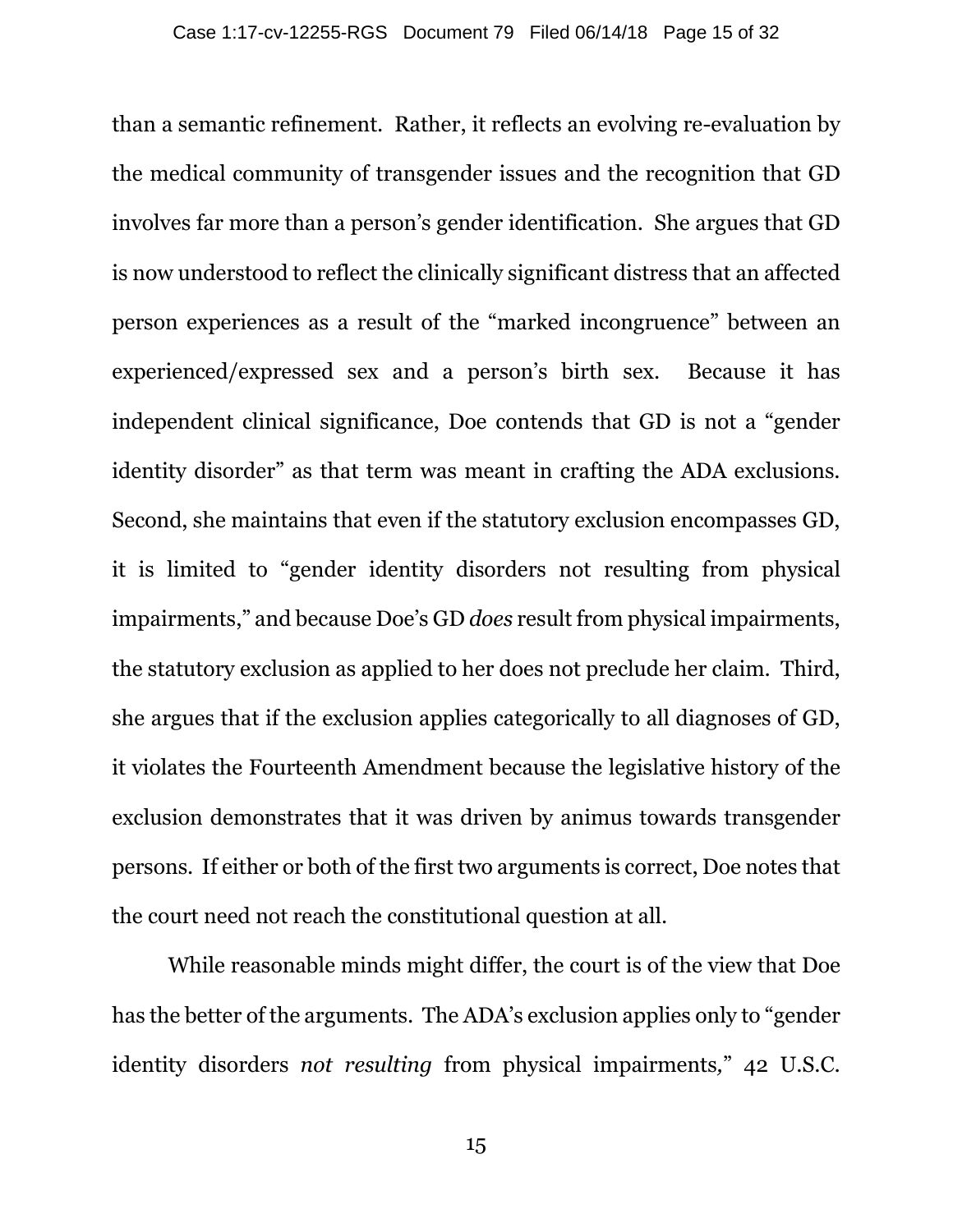§ 12211(b)(1) (emphasis supplied), and Doe has raised a dispute of fact that her GD may result from physical causes. While medical research in this area remains in its initial phases, Doe points to recent studies demonstrating that GD diagnoses have a physical etiology, namely hormonal and genetic drivers contributing to the in utero development of dysphoria. *See* Doe Opp'n, Dkt #33 at 15 (citing Christine Michelle Duffy, *The Americans With Disabilities Act of 1990 and the Rehabilitation Act of 1973, in* GENDER IDENTITY AND SEXUAL ORIENTATION DISCRIMINATION IN THE WORKPLACE: A PRACTICAL GUIDE (Christine Michelle Duffy ed., Bloomberg BNA 2014)).<sup>11</sup> A further distinction can be made between the definition given in DSM-IV of "gender identity

 $\overline{a}$ <sup>11</sup> One final point with respect to the distinction between GID and GD is the treatment of this issue by other courts. The one case cited by the defendants in which a court found that GD and GID were simply different labels for an identical diagnosis predated the publication of DSM-V. *See Michaels v. Akal Security, Inc.*, 2010 WL 2573988 at \*6 (D. Colo. June 24, 2010) ("Gender dysphoria, as a gender identity disorder, is specifically exempted as a disability by the Rehabilitation Act."). By contrast, a more recent case has recognized that the distinction between GID and GD is a meaningful one for purposes of a *prima facie* ADA claim. *See Blatt v. Cabela's Retail, Inc.*, 2017 WL 2178123, at \*4 (E.D. Pa. May 18, 2017) (concluding that "it is fairly possible to interpret the term gender identity disorders narrowly to refer to simply the condition of identifying with a different gender, not to exclude from ADA coverage disabling conditions that persons who identify with a different gender may have — such as [plaintiff's] gender dysphoria, which substantially limits her major life activities of interacting with others, reproducing, and social and occupational functioning.").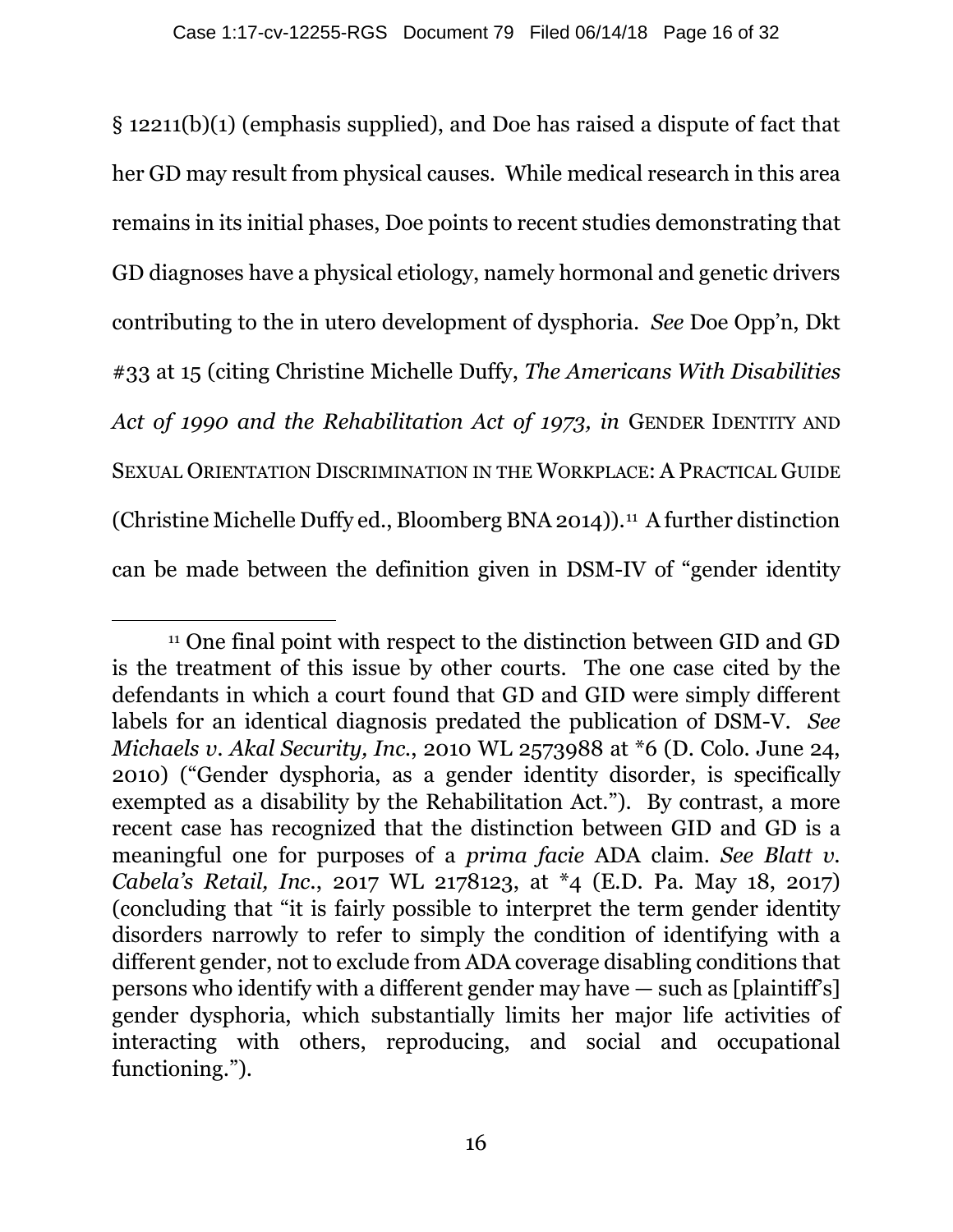disorders," and that now given in DSM-V of "gender dysphoria." In contrast to DSM-IV, which had defined "gender identity disorder" as characterized by a "strong and persistent cross gender-identification" and a "persistent discomfort" with one's sex or "sense of inappropriateness" in a given gender role, the diagnosis of GD in DSM-V requires attendant disabling physical symptoms, in addition to manifestations of clinically significant emotional distress.

While the court need not take a position on whether GD may definitively be found to have a physical etiology – nor would it be confident doing so without the aid of expert testimony – the continuing re-evaluation of GD underway in the relevant sectors of the medical community is sufficient, for present purposes, to raise a dispute of fact as to whether Doe's GD falls outside the ADA's exclusion of gender identity-based disorders as they were understood by Congress twenty-eight years ago.

### 3. Constitutional Avoidance

A second reason to deny the Motion to Dismiss lies in the prudential doctrine of constitutional avoidance. Under this doctrine, a court has a duty where "a serious doubt of constitutionality is raised" with respect to a statutory provision to "first ascertain whether a construction of the statute is fairly possible by which [a constitutional] question may be avoided."

17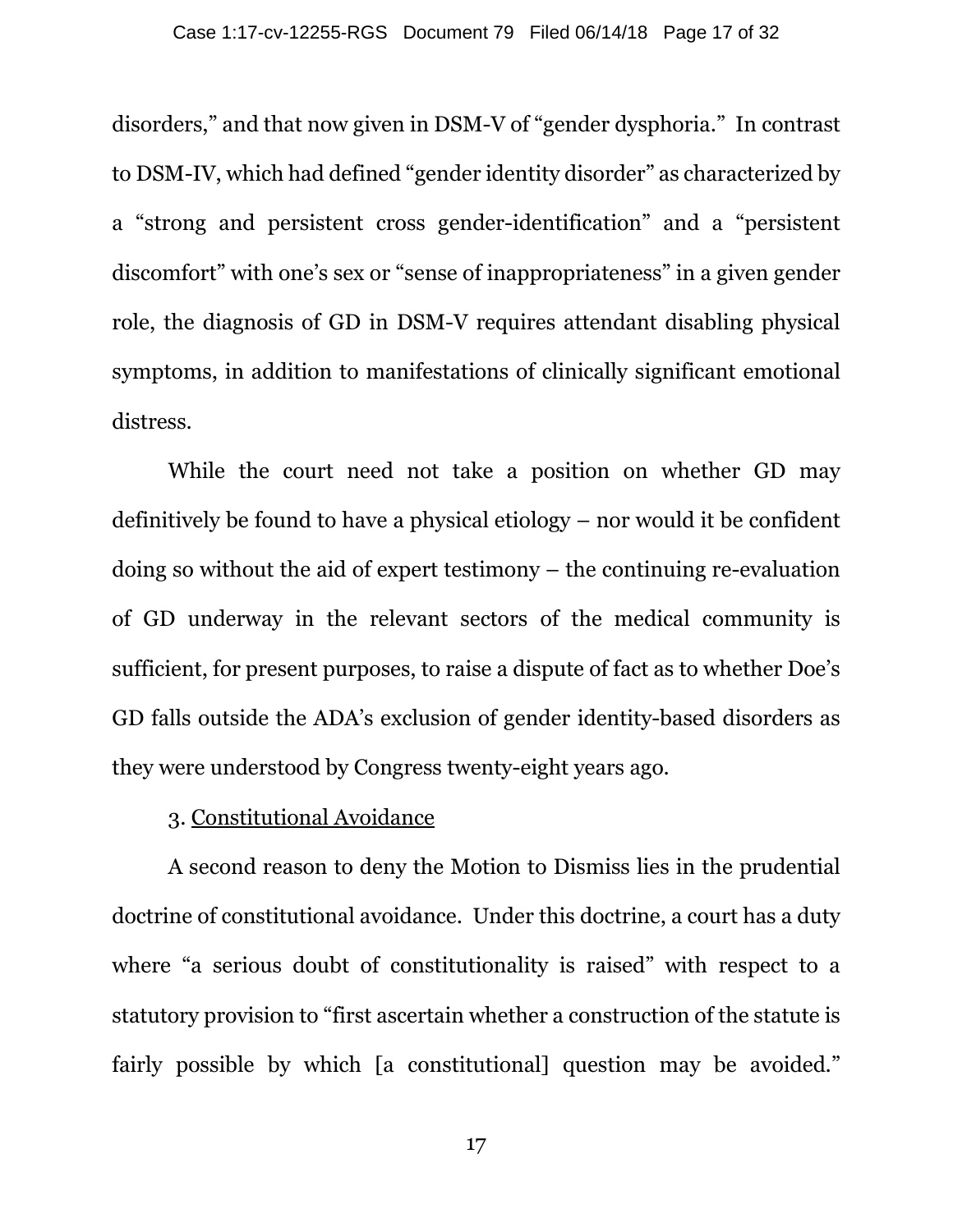*Ashwander* v. *Tenn. Valley Auth.*, 297 U.S. 288, 348 (1936) (Brandeis, J., concurring) (quoting *Crowell* v. *Benson*, 285 U.S. 22, 62 (1932)).

As the Supreme Court has cautioned, the doctrine should not be read as permission for a court to "adopt[] implausible constructions" of a statute or to otherwise "rewrite it." *Jennings v. Rodriguez*, 138 S. Ct. 830, 836 (2018). Here, however, in light of the court's finding that Doe has made a plausible case that GD arises from physical impairments and is not merely another term for "gender identity disorder," the constitutional avoidance canon "permits a court to 'choos[e] between competing plausible interpretations of a statutory text.'" *Id.* at 843 (quoting *Clark v. Martinez*, 543 U.S. 371, 381 (2005)). *See also United States v. Dwinells*, 508 F.3d 63, 70 (1st Cir. 2007) ("Congress is presumed to legislate in accordance with the Constitution and . . . therefore, as between two plausible constructions of a statute, an inquiring court should avoid a constitutionally suspect one in favor of a constitutionally uncontroversial alternative.").

The source of constitutional concern over a reading of the ADA's exclusionary provision that would bar Doe's claim is located in the Equal Protection Clause of the Fourteenth Amendment. It has long been recognized that where the government draws a distinction "against a historically disadvantaged group and [where that distinction] has no other

18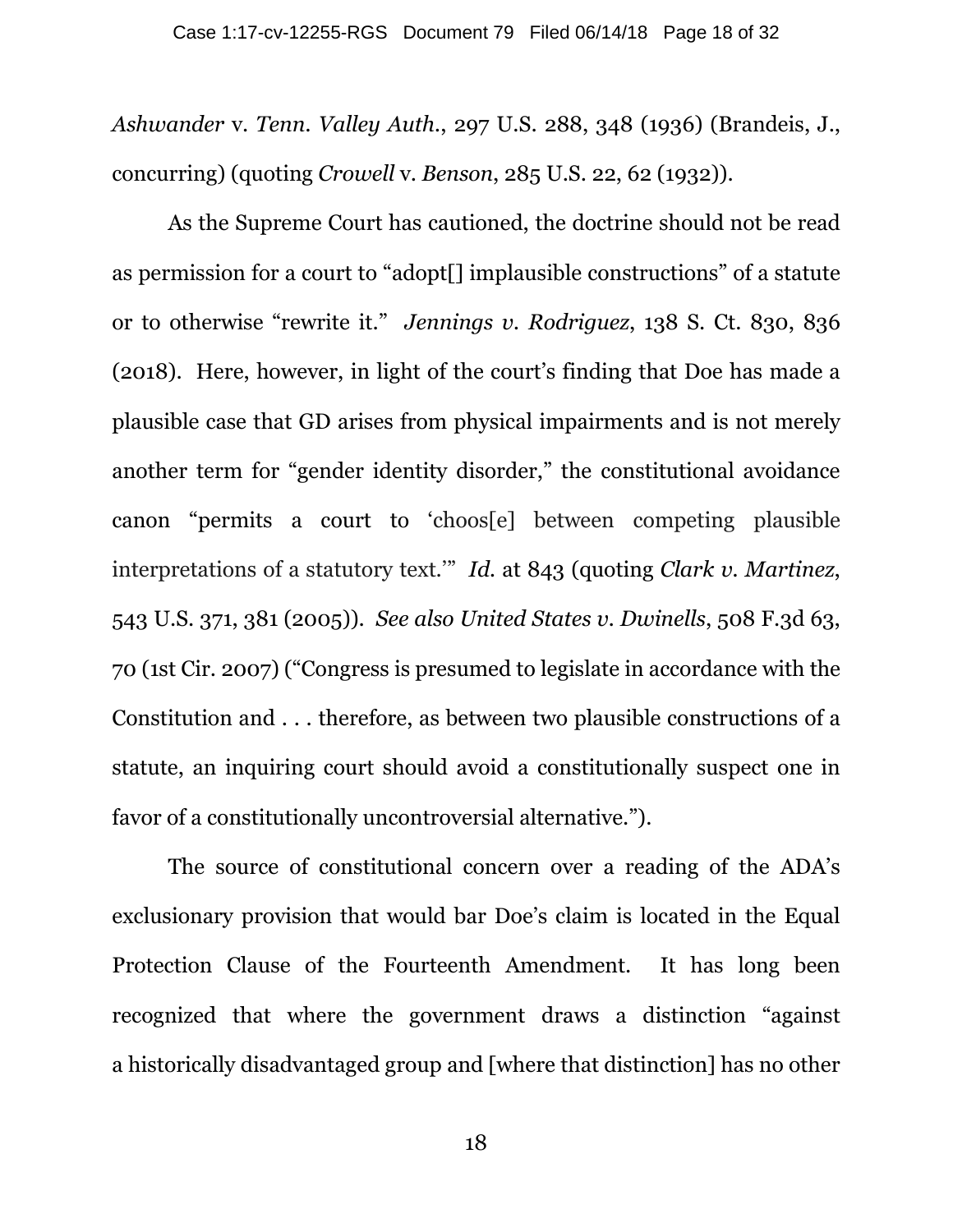basis, Supreme Court precedent marks this as a reason undermining rather than bolstering the distinction." *Massachusetts v. U.S. Dep't of Health & Human Servs.*, 682 F.3d 1, 14 (1st Cir. 2012) (citing *Plyler v. Doe*, 457 U.S. 202, 227 (1982), and *Romer v. Evans*, 517 U.S. 620, 635 (1996)). The reason for heightened judicial sensitivity in this context lies in the painful lessons taught by our history, that "discrete and insular minorities" have often been unable to rely upon the political process to provide them with protection, *see United States v. Carolene Prods Co*., 304 U.S. 144, 152 n.4 (1938); *see generally* John Hart Ely, DEMOCRACY AND DISTRUST: A THEORY OF JUDICIAL REVIEW (1980).

Consider the company that "gender identity disorders not resulting from physical impairments" keeps within the same subsection of the statute: pedophilia, exhibitionism, and voyeurism. The pairing of gender identity disorders with conduct that is criminal or viewed by society as immoral or lewd raises a serious question as to the light in which the drafters of this exclusion viewed transgender persons. Also excluded are "(2) compulsive gambling, kleptomania, or pyromania" and "(3) psychoactive substance use disorders resulting from current illegal use of drugs." Here, again, the statute excludes from a possible ADA claim activities that are illegal, dangerous to society, or the result of harmful vices.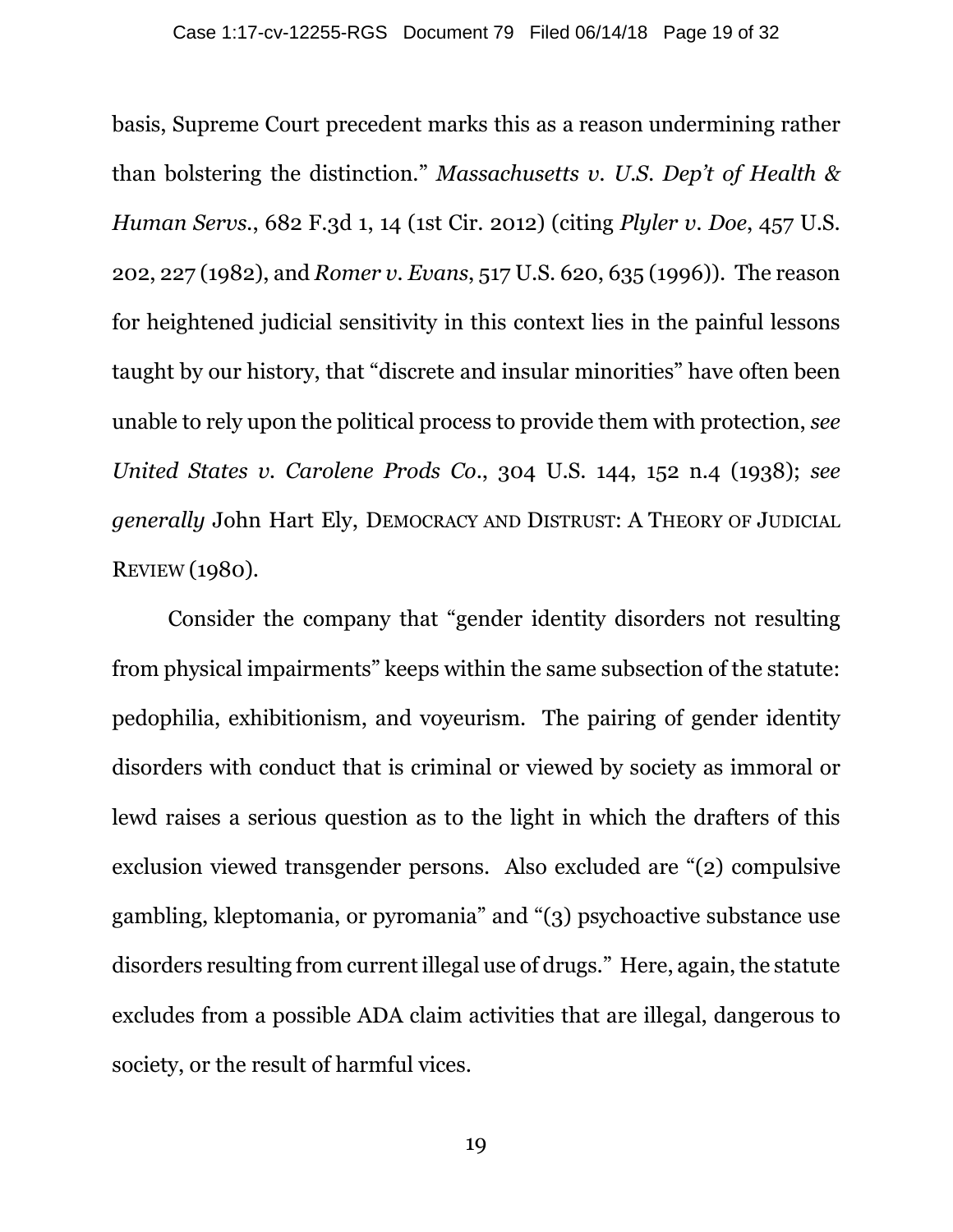It is virtually impossible to square the exclusion of otherwise bona fide disabilities with the remedial purpose of the ADA, which is to redress discrimination against individuals with disabilities based on antiquated or prejudicial conceptions of how they came to their station in life. *See Tennessee v. Lane*, 541 U.S. 509, 536 (2004) (Ginsburg, J., concurring) ("The ADA 'guarantee[s] a baseline of equal citizenship by protecting against stigma and systematic exclusion from public and private opportunities . . .'".) (citation omitted). The court is of the view that, to the extent that the statute may be read as excluding an entire category of people from its protections because of their gender status, such a reading is best avoided. *See Plessy v. Ferguson,* 163 U.S. 537, 559 (1896) (Harlan, J., dissenting) (arguing that the Constitution, properly interpreted, "neither knows nor tolerates classes among citizens").

### 4. Remaining Elements of Doe's ADA and Rehabilitation Act Claims

Finding for present purposes that Doe has established a *prima facie* claim to being a qualified individual with a disability under the ADA, the court is also of the view that the remaining two requirements for a viable ADA claim – that Doe has been denied some benefit or excluded from some public program or otherwise discriminated against by a public entity, and that the exclusion, denial, or discrimination has a causal connection to her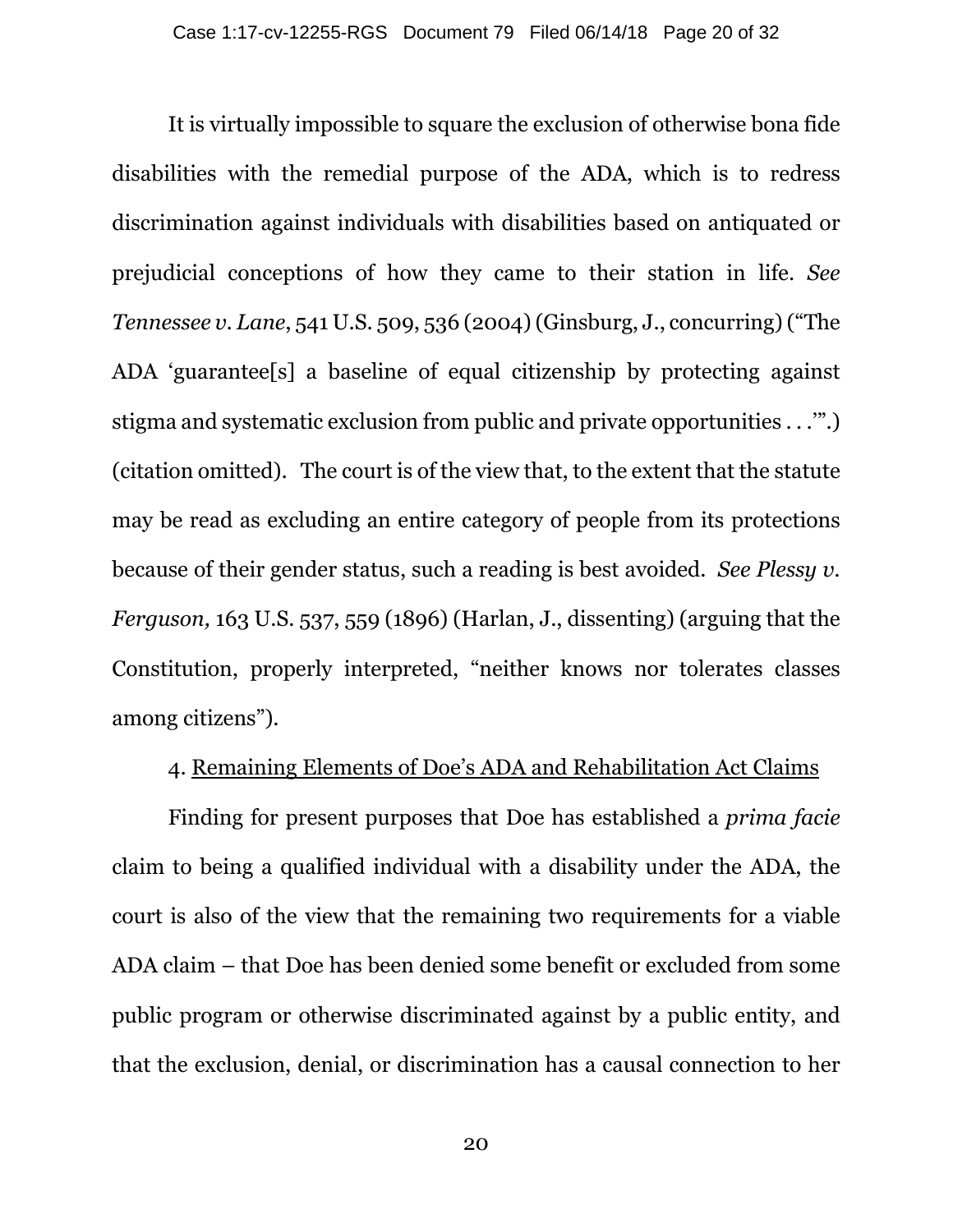GD – are satisfied by the factual allegations of the Complaint. The DOC's argument that Doe's "ADA claim cannot stand because she is not complaining of her *exclusion* or *denial* from services, programming, or activities available at MCI-Norfolk," *see* Dkt #28 at 14, suffers from a categorization error: Doe's Complaint is not about being denied services at MCI-Norfolk, but about being housed there in the first place. Compl. ¶ 6.

Moreover, as Doe correctly points out, although the language of the statute speaks of "services, programs, or activities" denied to an individual with disabilities, in reality this provision "has been interpreted to be a catchall phrase that prohibits all discrimination by a public entity." *Noel v. N.Y.C. Taxi & Limousine Comm'n*, 687 F.3d 63, 68 (2d Cir. 2012) (internal quotation marks and citation omitted); *see also Hason v. Med. Bd. of California*, 279 F.3d 1167, 1172-1173 (9th Cir. 2002) ("[T]he ADA's broad language brings within its scope anything a public entity does."). Here, Doe's Complaint adequately states that, unlike other female inmates, she was assigned to a men's prison by virtue of her gender assignment at birth and denied access to facilities and programs that would correspond with her gender identification.

Doe also has made out a claim that the DOC's biological sex-based assignment policy has a disparate impact on inmates with GD because it

21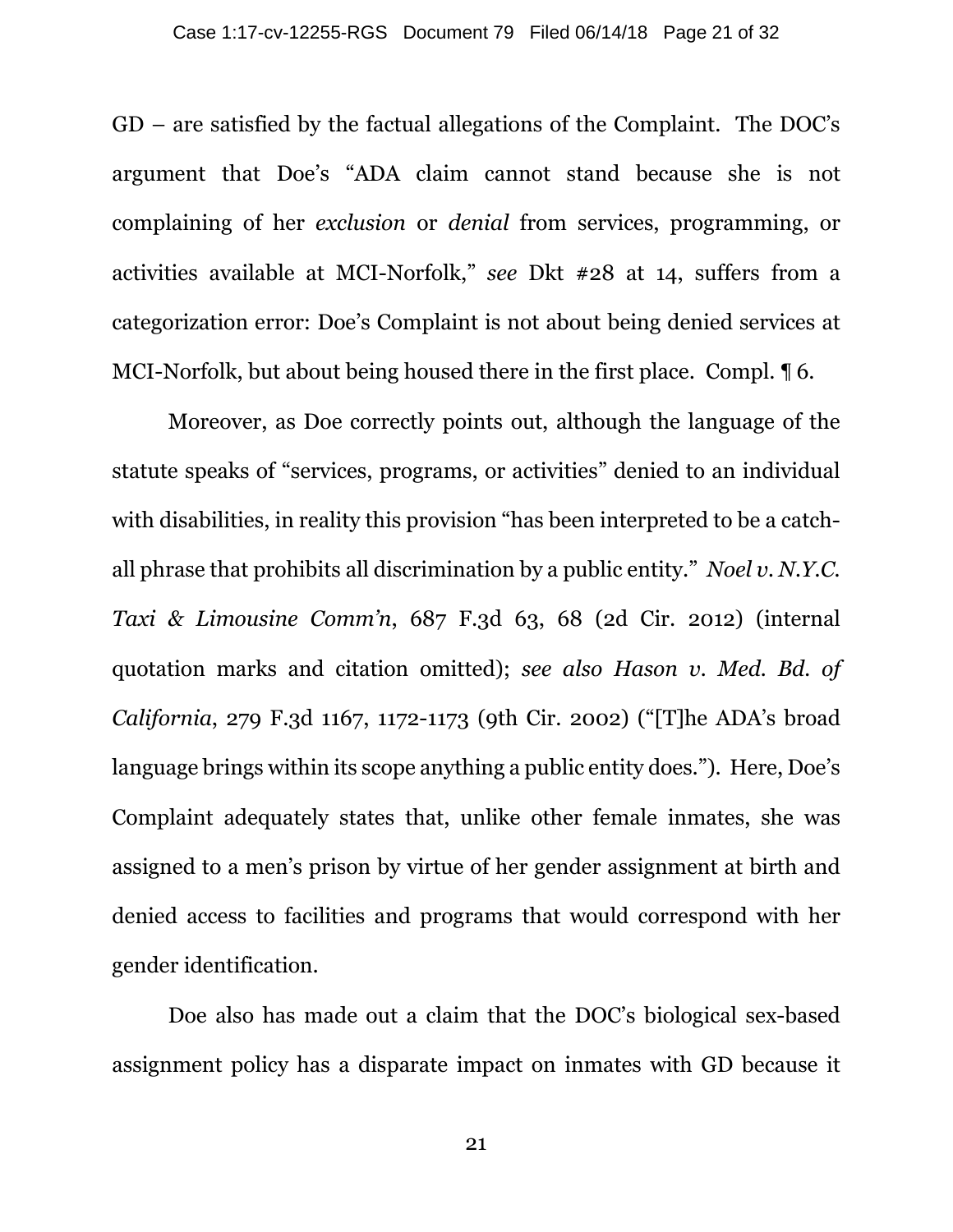injects them into a prison environment that is contrary to a critical aspect of their prescribed treatment (that they be allowed to live as, in Doe's case, a woman). *See Wisconsin Cmty. Services v. City of Milwaukee*, 465 F.3d 737, 753 (7th Cir. 2006) (en banc) (noting that an ADA claim can be sustained where a "defendant's rule disproportionately impacts disabled people."). Both of these theories are sufficiently viable at this stage to defeat the Motion to Dismiss.

Finally, while the ADA does not require that accommodations to a disability be "optimal" or "finely tuned to [the inmate's] preferences," *Nunes*, 766 F.3d at 146, Doe has adequately pled that she has been denied the reasonable accommodation of a transfer to a woman's prison<sup>12</sup>, as well as that she be addressed by prison personnel in a manner consistent with her gender identity. Because Doe has adequately stated a claim under the ADA, it follows that her Rehabilitation Act claim is equally viable.

 $\overline{a}$ <sup>12</sup> At least one Circuit Court has held that "a prisoner's transfer from or to a particular prison may become relevant when prison officials attempt to determine what constitutes a 'reasonable accommodation'" to a disability, and "whether the prison's interests outweigh the Plaintiff's" interest in a transfer "is not appropriate for resolution on the pleadings." *Lonergan v. Fla. Dep't of Corr.*, 623 F. App'x 990, 993-994 (11th Cir. 2015) (finding a viable ADA claim where, despite a dermatologist's order that an inmate with a serious skin condition be provided a hat and kept out of the sun, prison officials denied plaintiff's request to be transferred to a prison where no activities were conducted outdoors).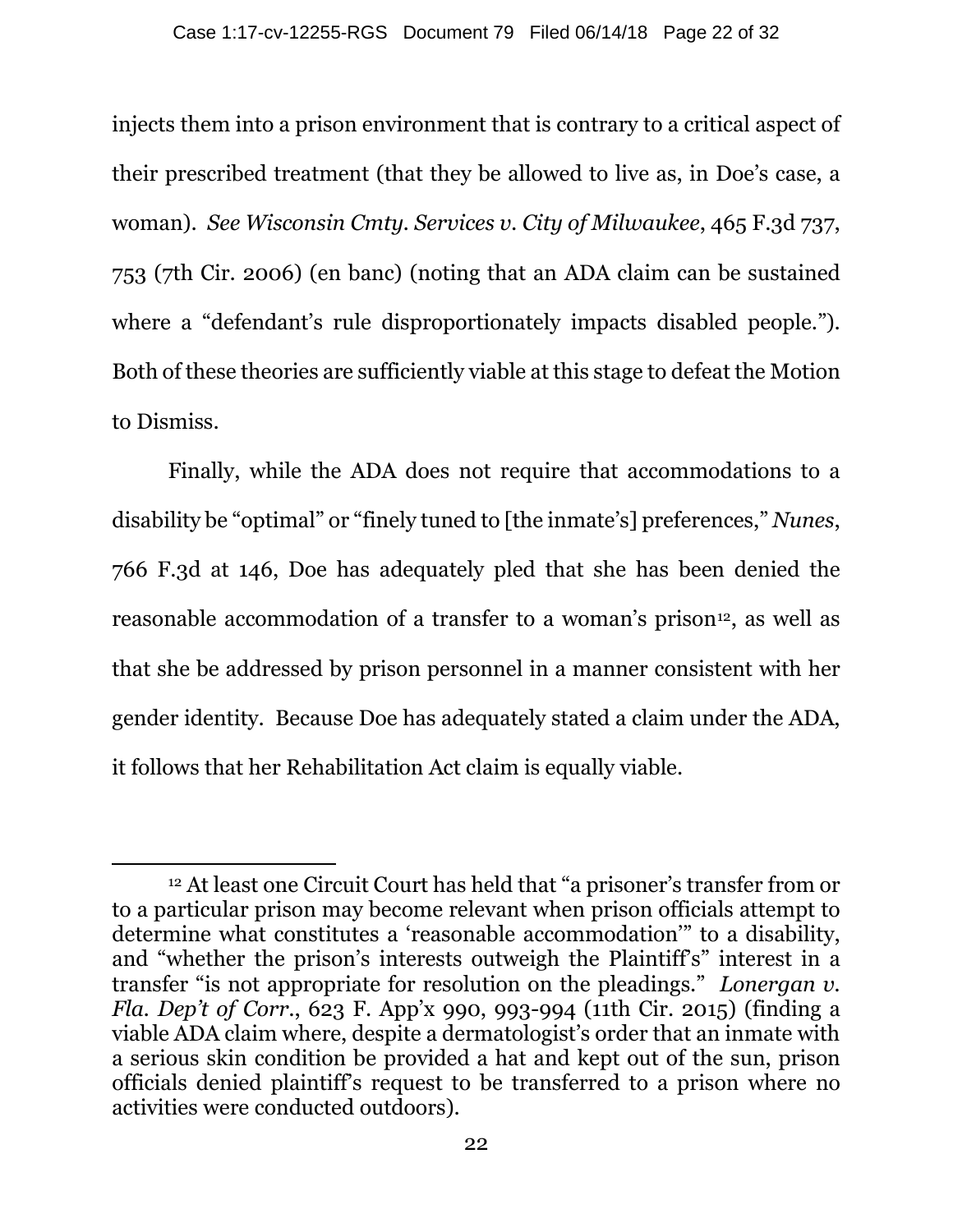#### C. CONSTITUTIONAL CLAIMS

 $\overline{\phantom{a}}$ 

While Doe raises equal protection arguments with respect to any reading of the ADA's exclusionary clause that would bar individuals with GD from seeking ADA protection, she also raises constitutional challenges under the Fourteenth Amendment and § 1983 to the DOC's inmate housing assignment policy, which she alleges is based solely on birth sex. The Fourteenth Amendment provides that: "No State shall . . . deprive any person of life, liberty, or property, without due process of law; nor deny to any person within its jurisdiction the equal protection of the laws." U.S. Const. amend. XIV. The Federal Civil Rights Act, 42 U.S.C. § 1983, authorizes a cause of action against state officers, acting under color of state law, who are alleged to have deprived a plaintiff of rights secured by the U.S. Constitution.13

In framing the Equal Protection claim, Count Three of Doe's Complaint alleges that the defendants "have violated Jane Doe's rights by . . . impermissibly discriminating against Jane Doe on the basis of her sex, gender identity, transgender status, and disability." Compl. ¶ 81. The court

<sup>13</sup> A § 1983 suit, however, may be brought only against a state official in his personal capacity. A suit against a state government official in his or her official capacity is the same as a suit against the entity [the state] of which the officer is an agent and is therefore barred by the Eleventh Amendment. *See Monell v. N.Y.C. Dep't of Soc. Servs.*, 436 U.S. 658, 690 n.55 (1978).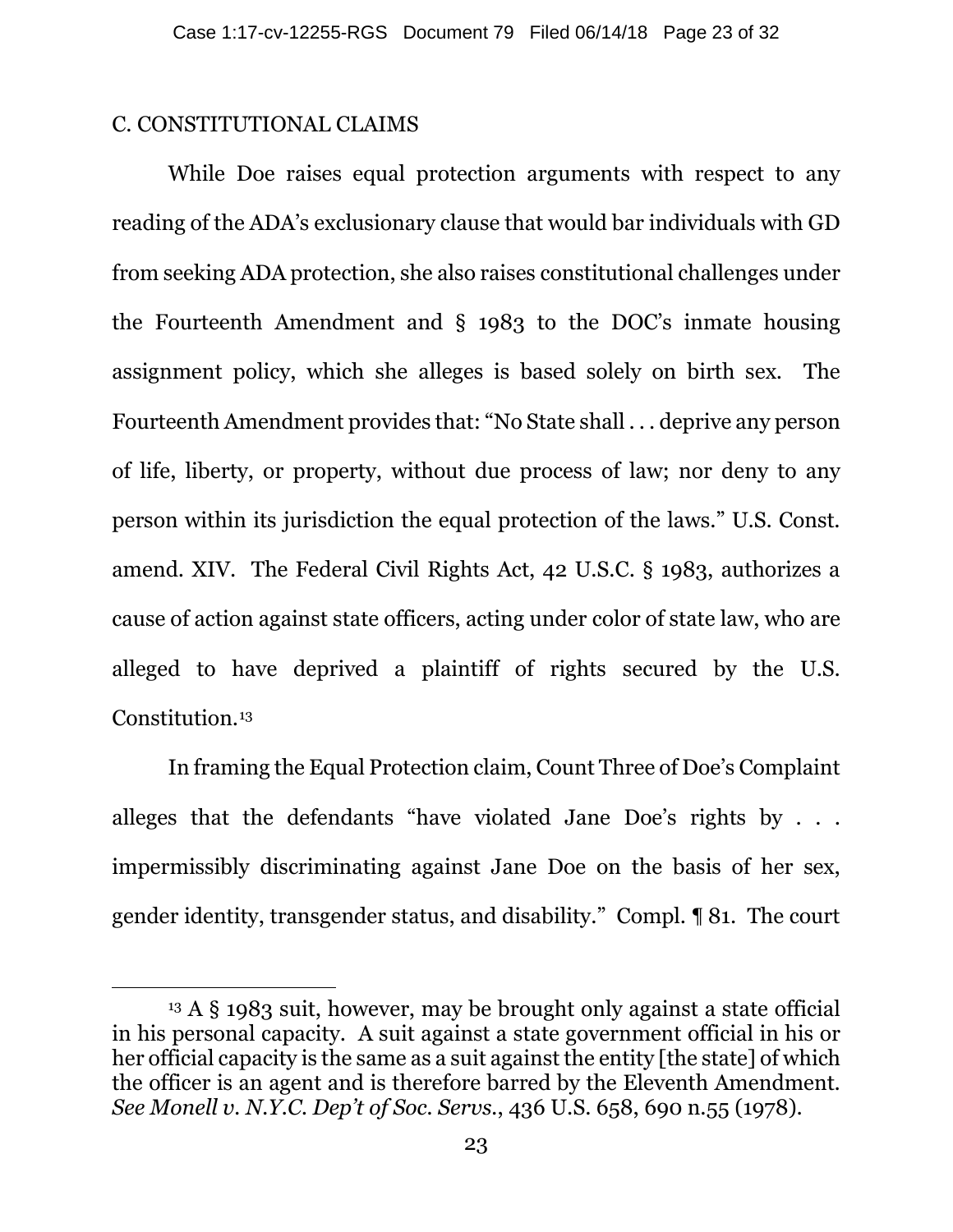agrees to this extent: where a State creates a classification based on transgender status, the classification is tantamount to discrimination based on sex and is therefore subject to heightened judicial scrutiny above the normal "rational basis" test that courts apply when reviewing a governmental policy that "does not employ suspect classifications or impinge on fundamental rights." *Hodel v. Indiana*, 452 U.S. 314, 331 (1981).

The trend in recent cases is to apply heightened scrutiny to classifications based on transgender status. *See, e.g., Equal Emp't Opportunity Comm'n v. R.G. & G.R. Harris Funeral Homes, Inc.*, 2018 WL 1177669, at \*5 (6th Cir. Mar. 7, 2018) ("[D]iscrimination on the basis of transgender . . . status is necessarily discrimination on the basis of sex."); *Doe 1 v. Trump*, 275 F. Supp. 3d 167 (D.D.C. 2017) (holding that distinctions drawn on the basis of transgender status warrant heighted review); *cf. Evancho* v. *Pine-Richland Sch. Dist.*, 237 F. Supp. 3d 267, 288 (W.D. Pa. 2017) (holding that "gender identity is entirely akin to 'sex' as that term has been customarily used in the Equal Protection analysis" and therefore intermediate scrutiny applies). As with other sex-based classifications, the court will apply the category of "intermediate scrutiny," a level of review "between the[] extremes of rational basis review and strict scrutiny . . . which generally has been applied to discriminatory classifications based on sex or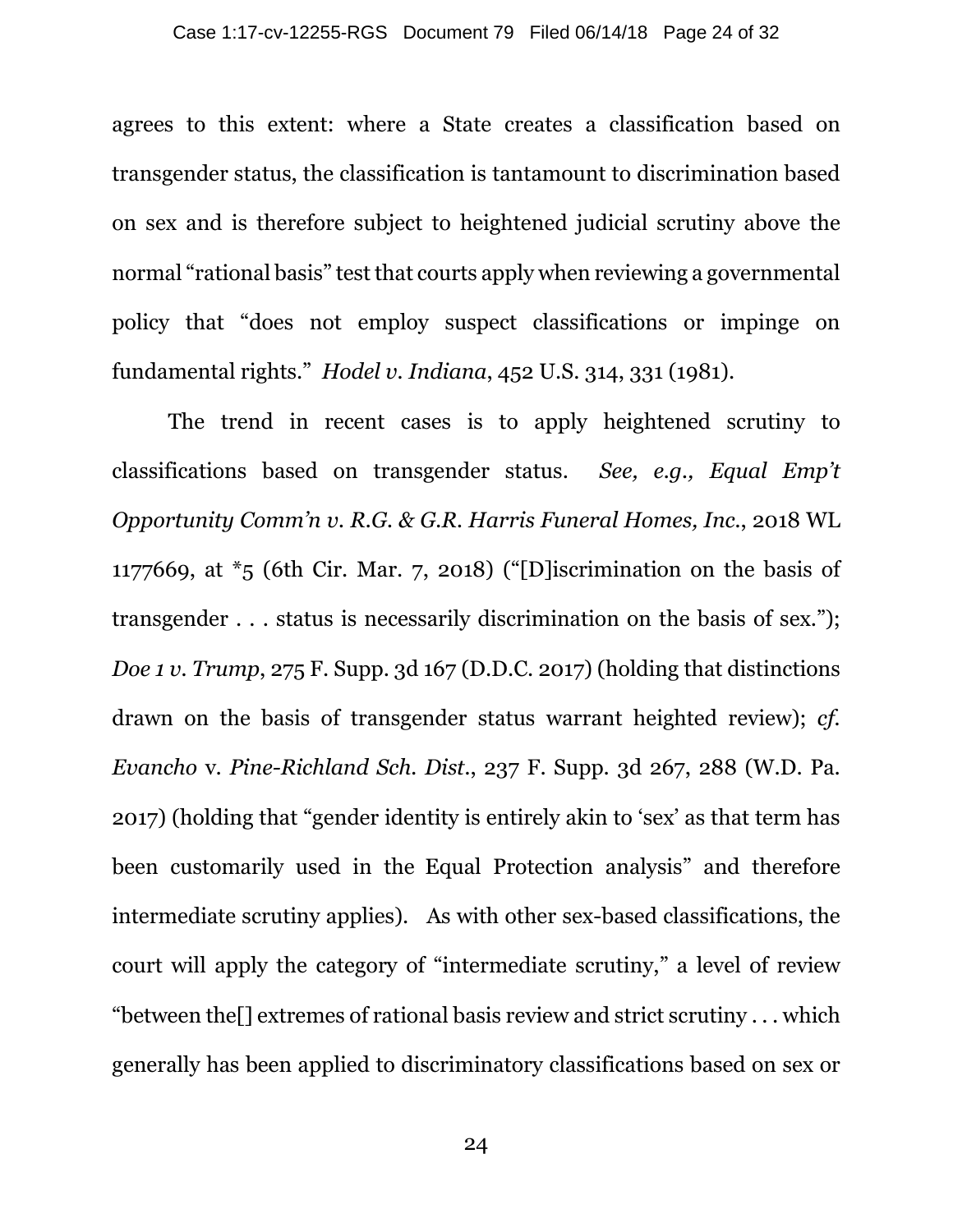illegitimacy." *Clark v. Jeter*, 486 U.S. 456, 461 (1988). Under intermediate scrutiny, "classifications by gender must serve important governmental objectives and must be substantially related to achievement of those objectives" in order to be upheld. *Craig v. Boren*, 429 U.S. 190, 197 (1976). The "burden of justification" for the classification "is demanding and it rests entirely on the State," *United States v. Virginia*, 518 U.S. 515, 531 (1996), and "the reviewing court must determine whether the proffered justification is 'exceedingly persuasive.'" *Id*.

As a general rule, a party "claiming an equal protection violation must first 'identify and relate *specific instances* where persons *similarly situated in all relevant aspects* were treated differently, instances which have the capacity to demonstrate that [plaintiffs] were singled . . . out for unlawful oppression.'" *Rubinovitz v. Rogato*, 60 F.3d 906, 910 (1st Cir. 1995) (emphasis in original) (quoting *Dartmouth Review v. Dartmouth Coll.*, 889 F.2d 13, 19 (1st Cir. 1989). The crux, of course, is how one defines "similarly situated" individuals. The First Circuit has opined that "[a]n individual is 'similarly situated' to others for equal protection purposes when 'a prudent person, looking objectively at the incidents, would think them roughly equivalent and the protagonists similarly situated.'" *Davis v. Coakley*, 802 F.3d 128, 133 (1st Cir. 2015) (quoting *Barrington Cove Ltd. P'ship v. Rhode*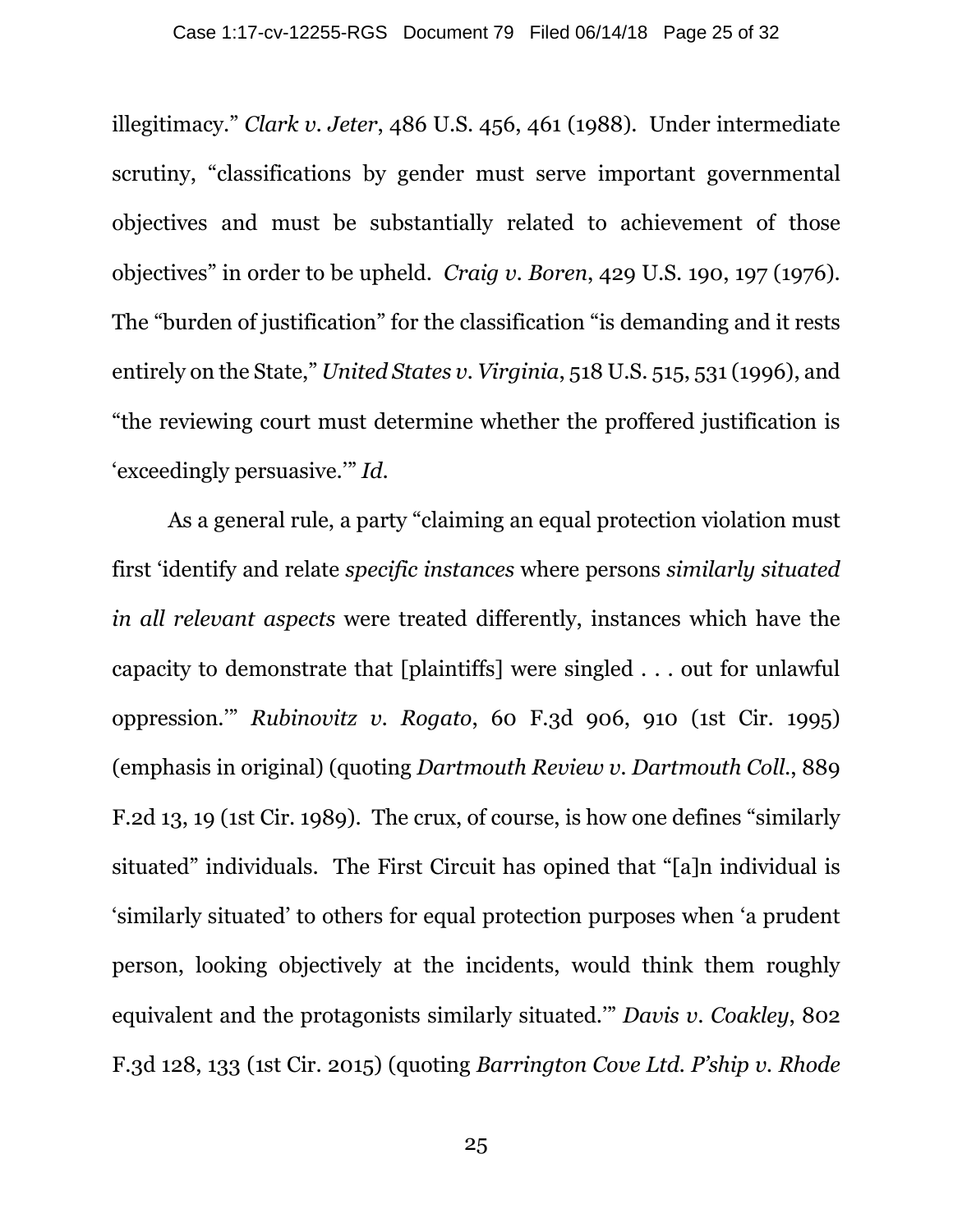*Island Hous. & Mortg. Fin. Corp.,* 246 F.3d 1, 8 (1st Cir. 2001)). The DOC, in its Motion to Dismiss, argues that the pertinent category of "similarly situated" individuals is "other inmates at MCI-Norfolk diagnosed with gender dysphoria," *see* Dkt #28 at 17, while Doe contends that the court should look at how she has been treated relative to other female inmates in Massachusetts prisons.

Taking Doe's well-pled allegations as true, the court accepts that Doe's assignment to MCI-Norfolk resulted from her biological sex assignment at birth and an ensuing categorical determination that she was ineligible to be assigned to a women's prison.14 In this sense, compulsory assignment to a men's prison caused Doe to be treated differently from other female prisoners in the Massachusetts penal system. For purposes of the Motion to Dismiss, the court concludes that Doe has met her burden of demonstrating that the DOC's unmitigated prison assignment policy as it applies to transgender inmates is a sex-based classification that warrants heightened, intermediate scrutiny, and it will only survive review if the "classification

 $\overline{a}$ 

<sup>14</sup> The Complaint alleges that with respect to the request for a transfer, prison officials told Jane Doe that she would be required to undergo genital surgery before they would consider a transfer, but then refused to allow her access to such surgery. Compl. ¶ 62. This issue, as with the question of the DOC's GD policy for evaluating transgender inmates for purposes of determining prison assignments, cannot be definitively adjudicated without further factual development, discovery, and expert testimony.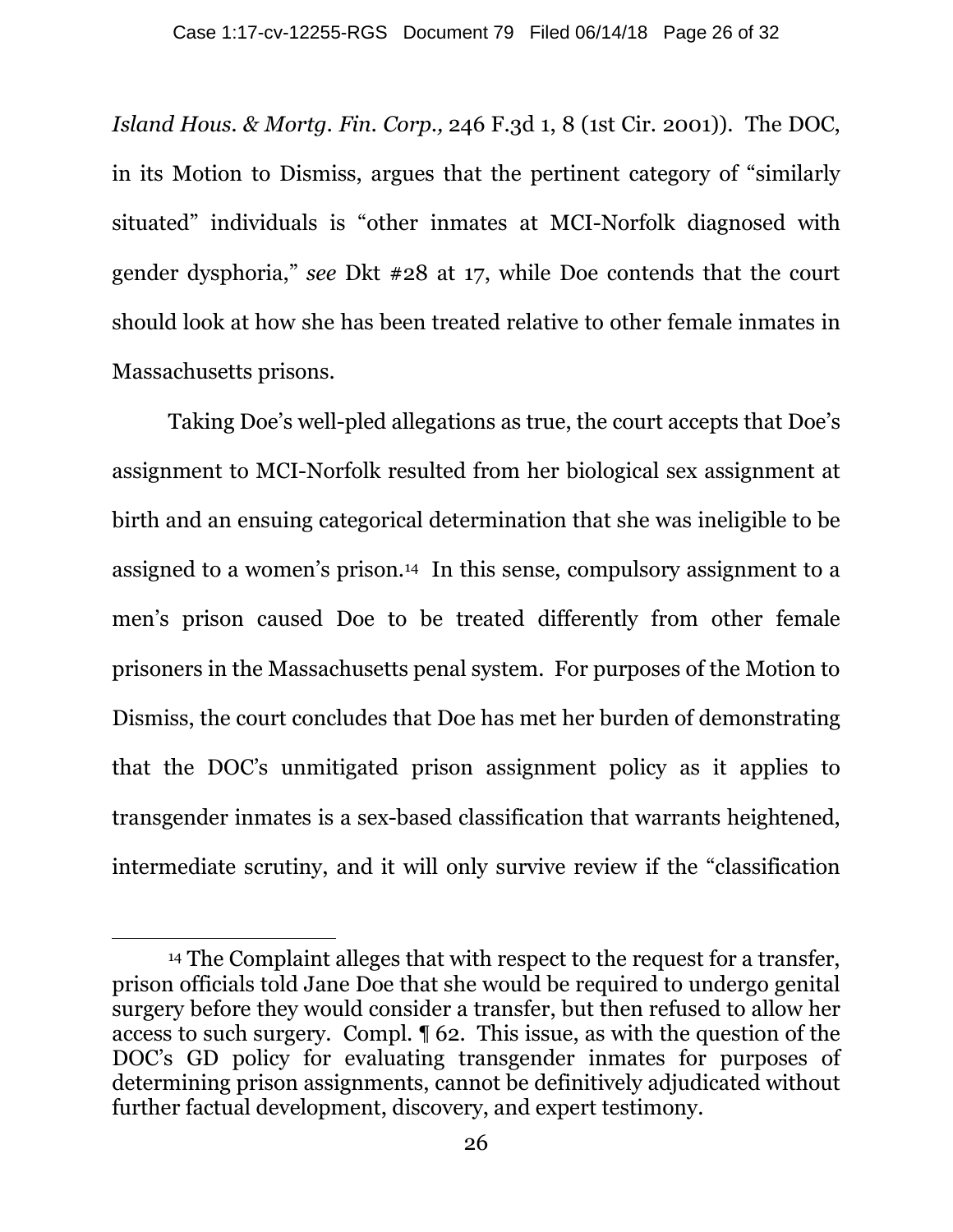serves 'important governmental objectives and that the discriminatory means employed' are 'substantially related to the achievement of those objectives.'" *Mississippi Univ. for Women v. Hogan*, 458 U.S. 718, 724 (1982) (quoting *Wengler v. Druggists Mut. Ins. Co.*, 446 U.S. 142, 150 (1980)).

The court agrees with Doe that for present purposes the DOC has not met its burden of demonstrating that housing her and other similarlysituated transgender prisoners in facilities that correspond to their birth sex serves an important governmental interest. It is true, as the defendants point out, that prison systems give priority to inmate safety and security and that this imperative will frequently warrant an interference with fundamental rights of inmates. *See Washington v. Harper*, 494 U.S. 210, 223 (1990). It is also true that courts are instructed to afford deference to state prison officials in formulating policies that facilitate order, discipline, and safety in the prison system. *See Bell v. Wolfish*, 441 U.S. 520, 547 (1979) ("Prison administrators . . . should be accorded wide-ranging deference in the adoption and execution of policies and practices that in their judgment are needed to preserve internal order and discipline and to maintain institutional security," the means of which "are peculiarly within the province and professional expertise of corrections officials, and, in the

27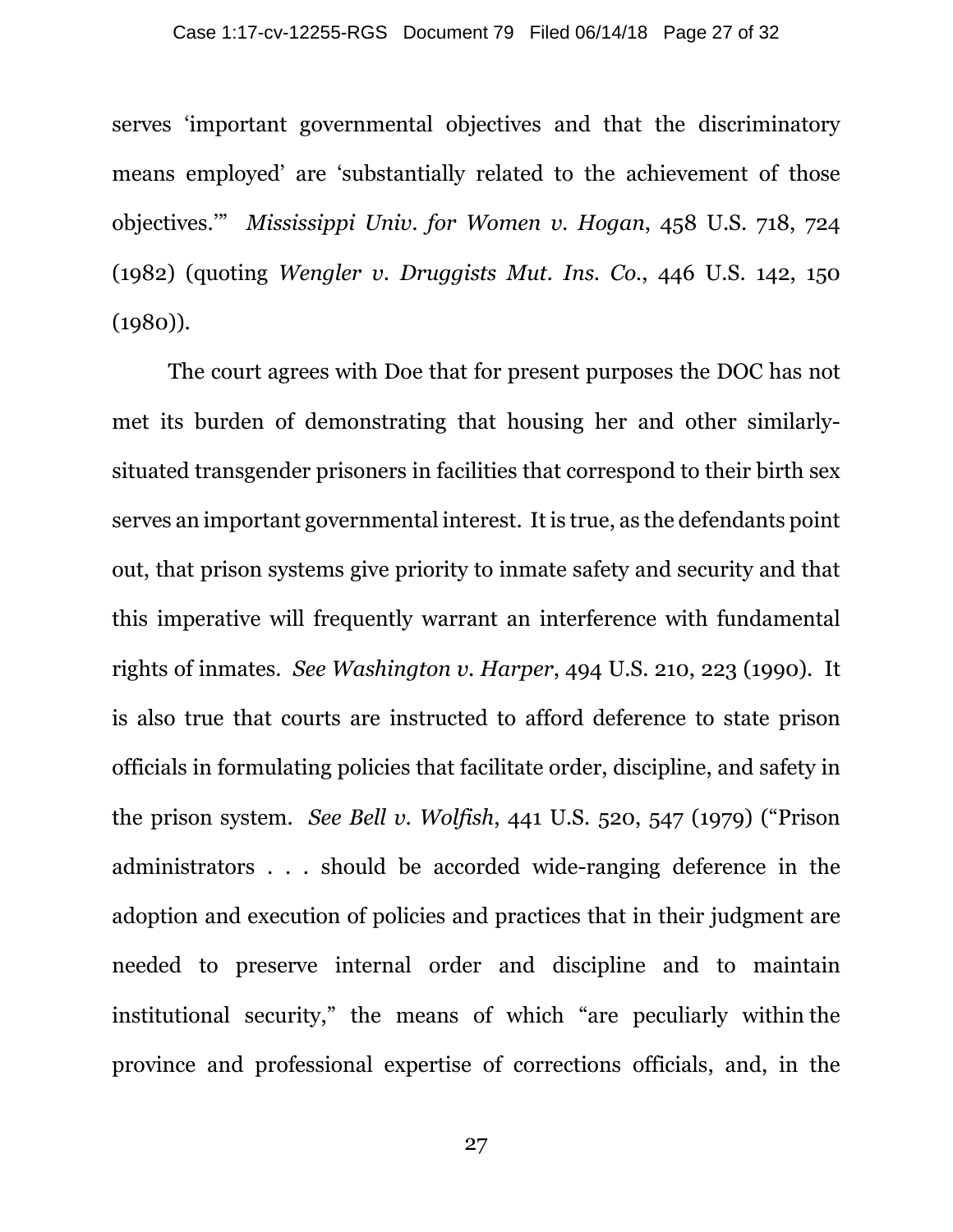absence of substantial evidence in the record to indicate that the officials have exaggerated their response to these considerations, courts should ordinarily defer to their expert judgment in such matters.") (internal citations omitted).

That said, generalized concerns for prison security are insufficient to meet the "demanding" burden placed on the State to justify sex-based classifications. *Virginia*, 518 U.S. at 531. Certainly one can imagine a particularized scenario in which a transgender inmate might pose a safety risk to other inmates, say, for example, where the inmate has a past history of crimes involving violence or sexual assault.15 Here, however, the allegations in the Complaint are that the DOC houses inmates according to their biological sex without regard to such particularized considerations. Indeed, the Complaint points out that "Doe has had no disciplinary problems at MCI-Norfolk and does not present a security risk," Compl. ¶ 71(a), and that she is currently serving a sentence for a nonviolent drug offense.

 $\overline{\phantom{a}}$ 

<sup>15</sup> Subsection IV, Section 32A of the Mass. Gen. Laws taking effect on December 31, 2018, contains just such a provision, allowing the DOC "commissioner, the sheriff or a designee of the commissioner or sheriff" to certify in writing that housing an inmate in the prison that corresponds to his or her gender identity "would not ensure the prisoner's health or safety or that the placement would present management or security problems."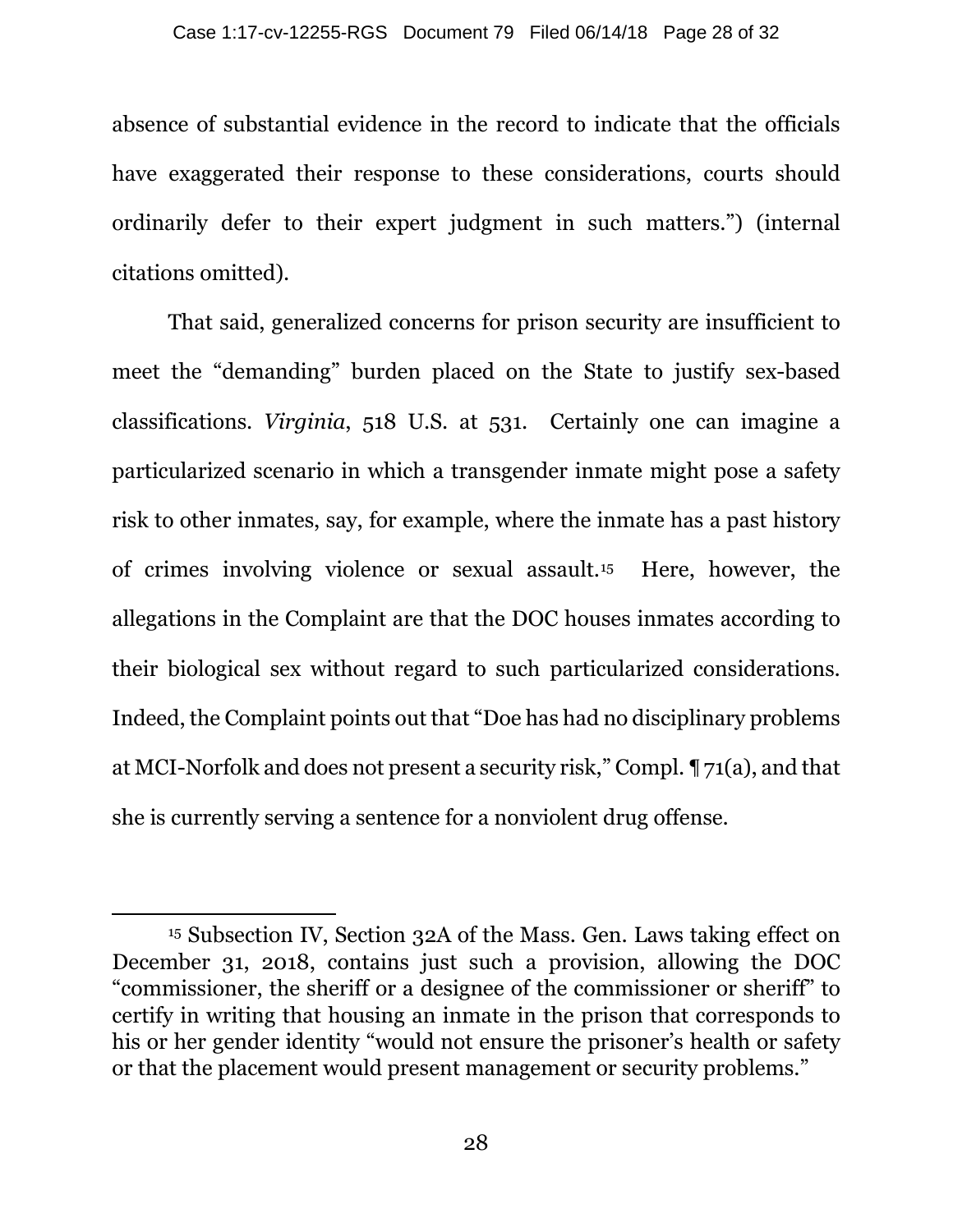The DOC in its Opposition to Doe's Motion for a Preliminary Injunction, *see* Dkt #45, argued that Doe's continued confinement at MCI-Norfolk, as with all inmates with GD, is the product of a case-by-case assessment that "include[d] security level, criminal and discipline history, medical and mental assessment of needs, vulnerability to sexual victimization and potential of perpetrating abuse based on prior history." *Id.* at 24 (quoting the DOC GD Policy). The defendants maintain that "the DOC's GD policy does not provide a blanket requirement that all GD inmates are placed in a facility which matches their assigned birth sex." *Id.* at 25.

While a copy of the purported GD policy was tacked to the DOC's Opposition to Doe's Motion for a Preliminary Injunction, Doe does not concede its authenticity. As the policy is not attached to or incorporated by reference in the Complaint, it cannot be considered in evaluating the Motion to Dismiss. *See Ironshore Specialty Ins. Co. v. United States*, 871 F.3d 131, 135 (1st Cir. 2017) (consideration of documents outside the pleadings is permitted on a motion to dismiss only "for documents the authenticity of which are not disputed by the parties; for official public records; for documents central to plaintiffs' claim; or for documents sufficiently referred to in the complaint.").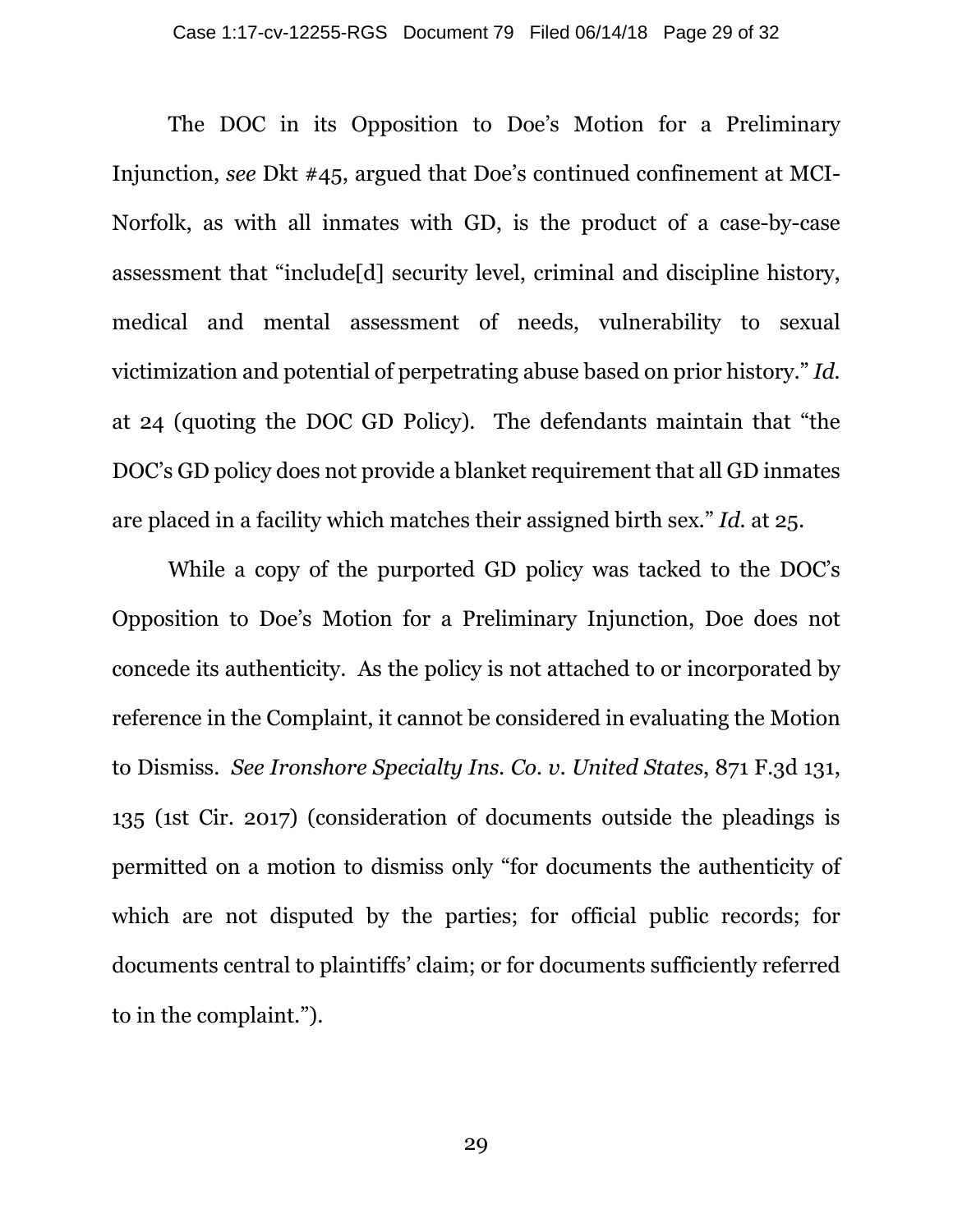Discovery may ultimately establish that Doe was the beneficiary of a periodic review process and that the DOC made a particularized determination to continue to house her at MCI-Norfolk (and that it did so when initially deciding her housing assignment). For present purposes, however, the allegations in the Complaint, supplemented by Doe's Opposition to the Motion to Dismiss, allege that her housing classification and the rejection of her transfer requests were based solely on her biological sex. *See* Doe Opp'n, Dkt #33 at 20 (alleging that she is a transgender inmate "housed exclusively based on [her] birth sex or genitals without regard to [her] gender identity or the fact of having undergone gender transition"). Because the classification as alleged is sex-based, and because the DOC has not at this point met its burden of demonstrating a sufficiently persuasive justification for the policy to meet the requirements of intermediate scrutiny, the Motion to Dismiss Count Three will be denied.

Finally, Doe's Due Process Claim (Count Four) rests on a line of cases associated with *Sandin v. Conner*, 515 U.S. 472, 484 (1995), in which the Supreme Court held that prison housing classifications give rise to a protected liberty interest only if the classification creates an "atypical and significant hardship on the inmate in relation to the normal incidents of prison life." Where such an "atypical and significant hardship" is imposed,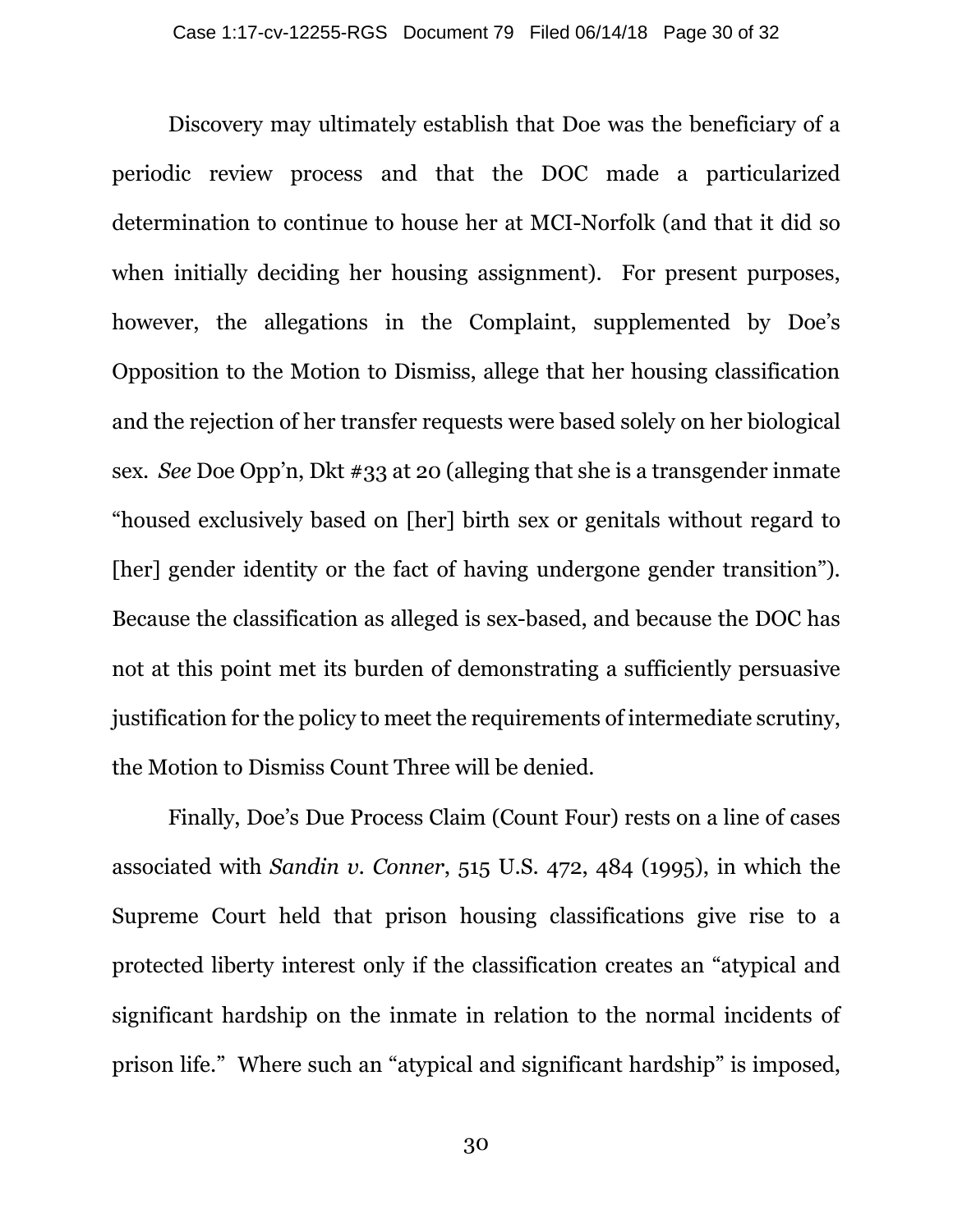the State must make available a procedure by which the aggrieved inmate can challenge the assignment. *See Brathwaite v. Phelps*, 2018 WL 2149771, at \*2 (3d Cir. May 10, 2018) ("To establish his due process claim, [prisoner] was required to show that (1) the state, through the duration and conditions of his confinement, imposed 'atypical and significant hardship' on him giving rise to a protected liberty interest; and (2) the state deprived him of the process he was due to protect that interest.").

The Complaint clearly sets out allegations that meet the requirement of demonstrating an "atypical and significant hardship" imposed on Doe in relation to the normal incidents of prison life as compared to other inmates in the Massachusetts prison system.16 As discussed earlier in this opinion, Doe's hardships include fears for her physical safety, the potential for sexual violence and assault, the trauma and stigmatization instilled by undergoing regular strip-searches by male guards and, on occasion, being forced to shower in the presence of male inmates. Doe has alleged that these fears do

 $\overline{a}$ 

<sup>16</sup> Whether the Commonwealth has provided adequate procedural due process for Doe may well present a different issue, as the DOC has provided Doe with a treatment plan for her GD and at least occasional review of her housing classification. *See* Compl. ¶ 62. The court, however, cannot on this record resolve the dispute of fact between the defendants' contention that Doe has received all of the process to which she is due and Doe's claims that her housing requests have received no individualized consideration.